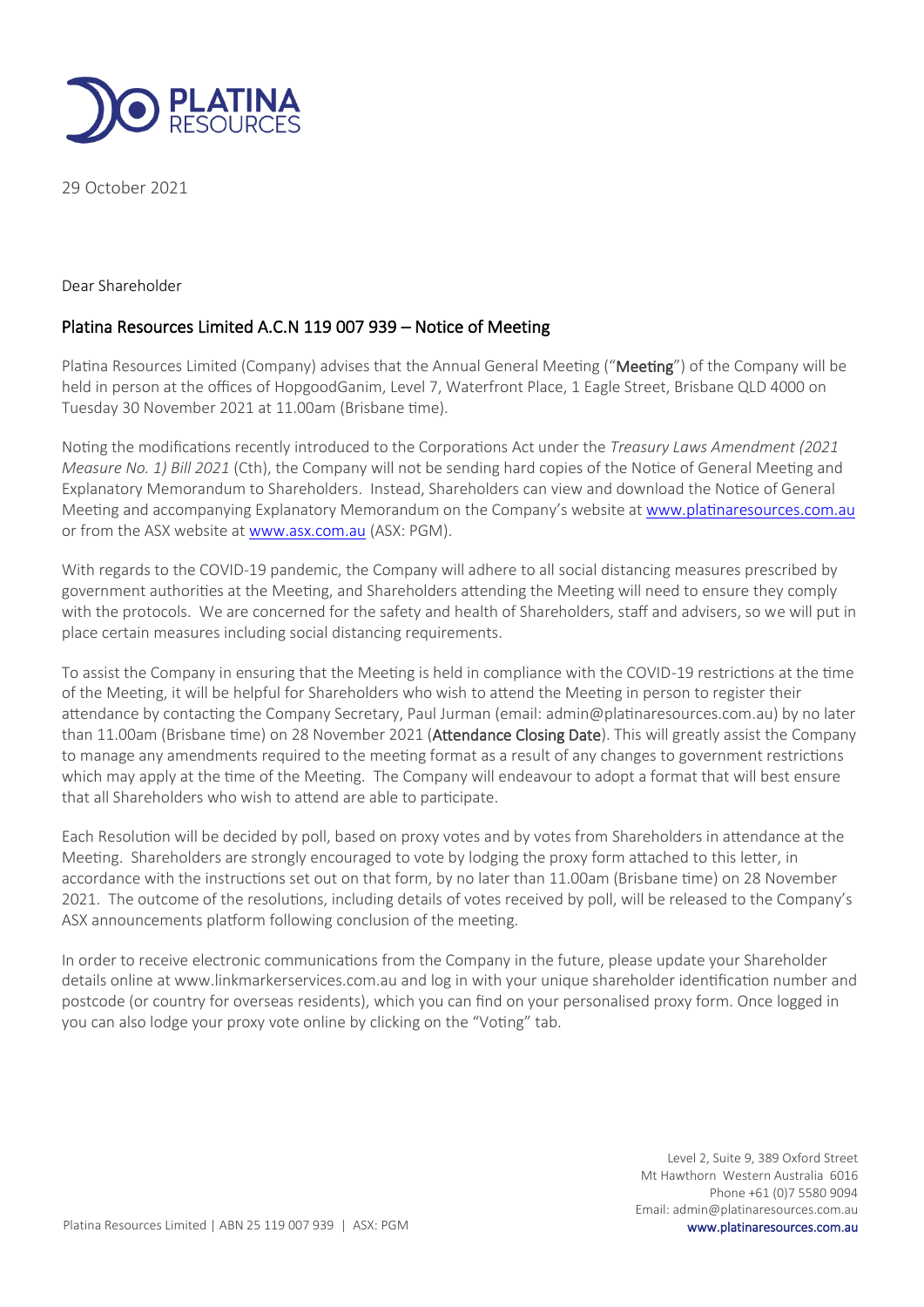

If you are unable to access any of the Meeting documents online, please contact the Company Secretary, Paul Jurman, on +617 5580 9094 or via email at admin@platinaresources.com.au.

In the event that it is necessary or appropriate for the Company to make alternative arrangements for the Meeting, information will be lodged with the ASX at [www.asx.com.au](http://www.asx.com.au/) (ASX: PGM) and the Company's website at [www.platinaresources.com.au.](http://www.platinaresources.com.au/)

The Directors of the Company appreciate your understanding given the surrounding circumstances.

By order of the board

 $\frac{1}{\sqrt{2}}$ 

Mr Paul Jurman Company Secretary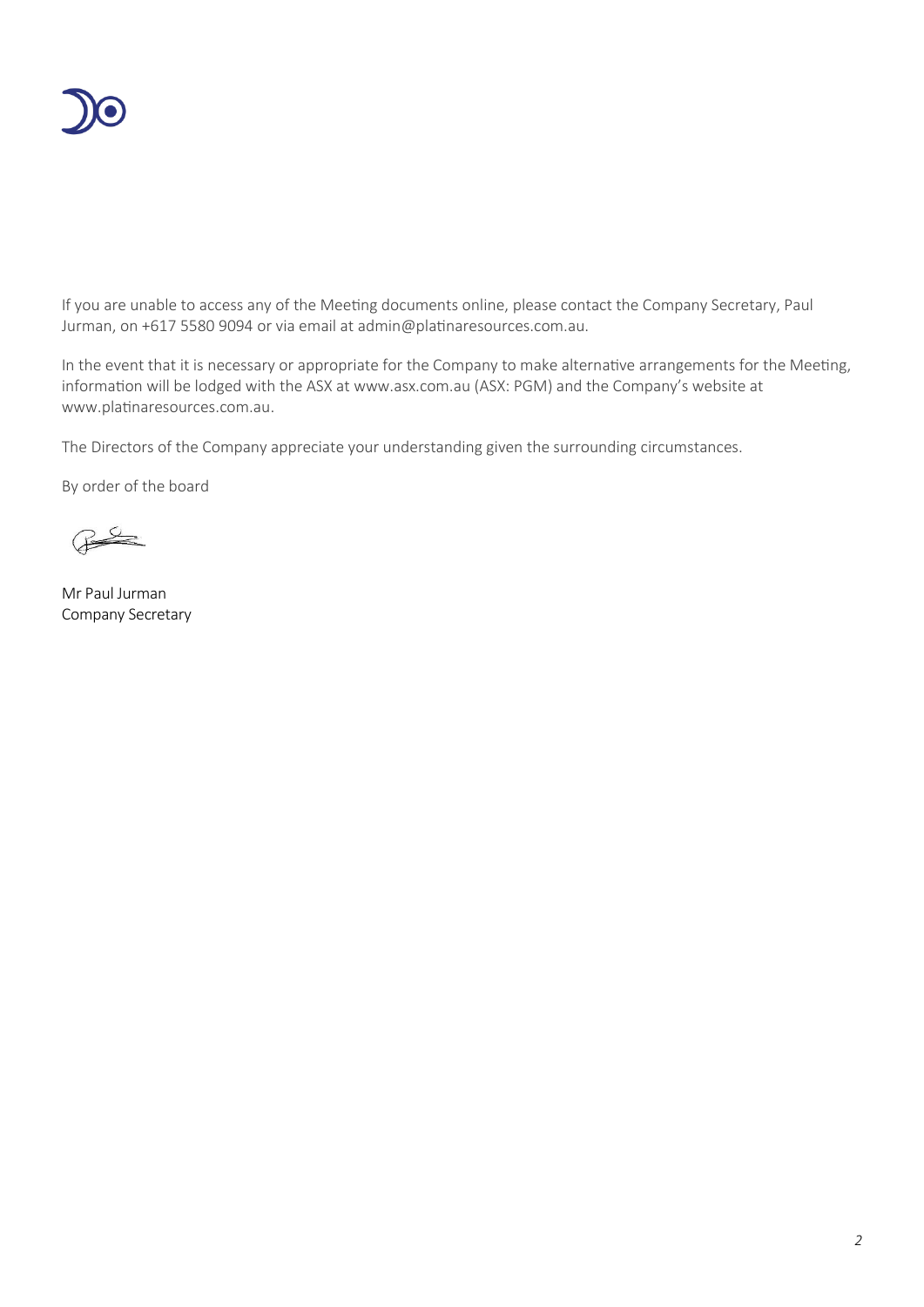

# Platina Resources Limited ACN 119 007 939

Notice of Annual General Meeting and Explanatory Memorandum

| Date of Meeting:  | 30 November 2021                                             |
|-------------------|--------------------------------------------------------------|
| Time of Meeting:  | 11.00am (Brisbane time)                                      |
| Place of Meeting: | Level 7, Waterfront Place, 1 Eagle Street, Brisbane QLD 4000 |

This is an important document. Please read it carefully.

If you are unable to attend the Meeting, please complete the proxy form enclosed and return it in accordance with the instructions set out on that form.

**If Shareholders wish to attend the Meeting in person they will need to contact the Company Secretary Mr Paul Jurman (email: admin@platinaresources.com.au) in order for the Company to ensure it is able to maintain compliance with COVID-19 related restrictions applicable as at the Meeting date.** 

As a precaution in relation to COVID-19, each Resolution will be decided by poll, based on proxy votes and by votes from Shareholders in attendance at the Meeting. Shareholders are strongly encouraged to vote online (www.linkmarketservices.com.au) or by lodging the proxy form attached to this Notice in accordance with the instructions set out on that form by no later than 11.00am (Brisbane time) on 28 November 2021.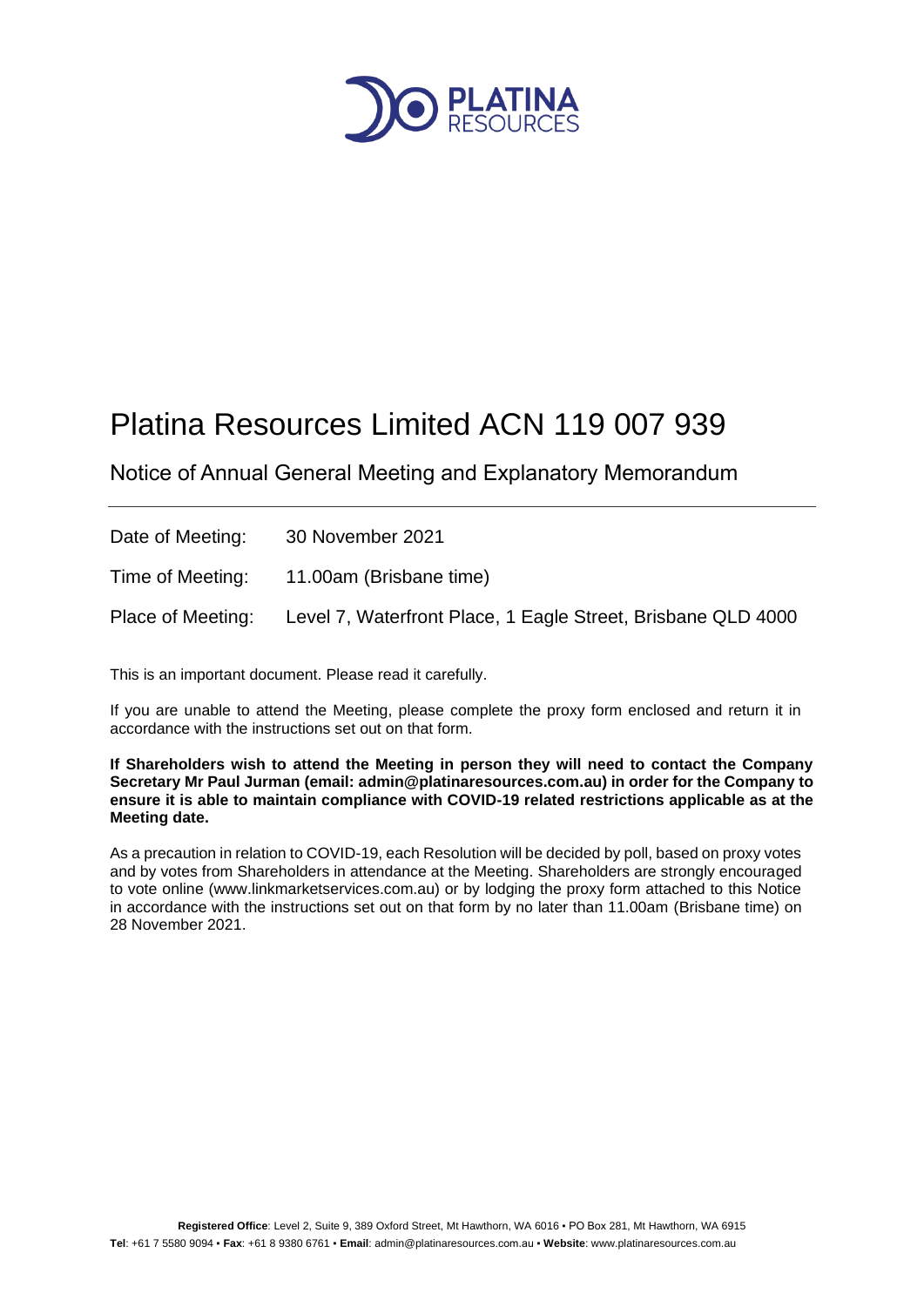#### **NOTICE OF ANNUAL GENERAL MEETING**

Notice is given that the Annual General Meeting of Shareholders of Platina Resources Limited ABN 25 119 007 939 **(Company)** will be held at 11.00am (Brisbane time) on Tuesday, 30 November 2021 at the offices of HopgoodGanim, Level 7, Waterfront Place, 1 Eagle Street, Brisbane Qld 4000.

The Explanatory Memorandum provides additional information on matters to be considered at the Meeting. The Explanatory Memorandum and the Proxy Form are part of this Notice. Terms and abbreviations used in this Notice are defined in Sectio[n 7](#page-17-0) of the Explanatory Memorandum.

#### **AGENDA**

#### **ORDINARY BUSINESS**

#### **Financial Reports**

To receive and consider the Company's Annual Financial Report comprising the financial reports, the declaration of the directors, the director's reports, the Remuneration Report and the auditor's reports for the Company and its controlled entities for the financial year ended 30 June 2021. The Company's reports can be accessed on the Company's website at [www.platinaresources.com.au.](http://www.platinaresources.com.au/)

#### **1. Resolution One – Re-election of Chris Hartley as a Director**

To consider and, if thought fit, pass the following as an Ordinary Resolution, with or without amendment:

"That Chris Hartley, who retires by rotation in accordance with Rule 39.6 of the Company's Constitution and ASX Listing Rule 14.4, being eligible, offers himself for re-election, be re-elected as a Director of the Company."

#### **2. Resolution Two - Remuneration Report**

To consider and, if thought fit, pass the following Resolution, with or without amendment, as an Advisory Resolution of the Company:

"That, for the purposes of section 250R(2) of the Corporations Act, and for all other purposes, the Remuneration Report for the year ended 30 June 2021 (as set out in the Directors Report) be adopted."

The vote on this Resolution Two is advisory only and does not bind the Directors of the Company.

## **VOTING EXCLUSION STATEMENT - Section 250R(4) of the Corporations Act**

A vote must not be cast (in any capacity) on Resolution Two by or on behalf of either of the following parties:

- (a) a member of the Company's Key Management Personnel (**KMP**), details of whose remuneration are included in the Remuneration Report;
- (b) a Closely Related Party of such a member.

However, a vote may be cast on Resolution Two by the above persons if:

- (a) the person does so as a proxy; and
- (b) the vote is not cast on behalf of a member of the KMP details of whose remuneration are included in the Remuneration Report or a Closely Related Party of such a member; and
- (c) either:
	- (1) the appointment as a proxy is in writing and specifies how the proxy is to vote on Resolution Two; or
	- (2) the voter is the chair of the meeting and the appointment of the chair as proxy:
		- (A) does not specify the way the proxy is to vote on the Resolution; and
		- (B) expressly authorises the chair to exercise the proxy even if the resolution is connected directly or indirectly with the remuneration of a member of the KMP for the Company or, if the Company is part of a consolidated entity, for the entity.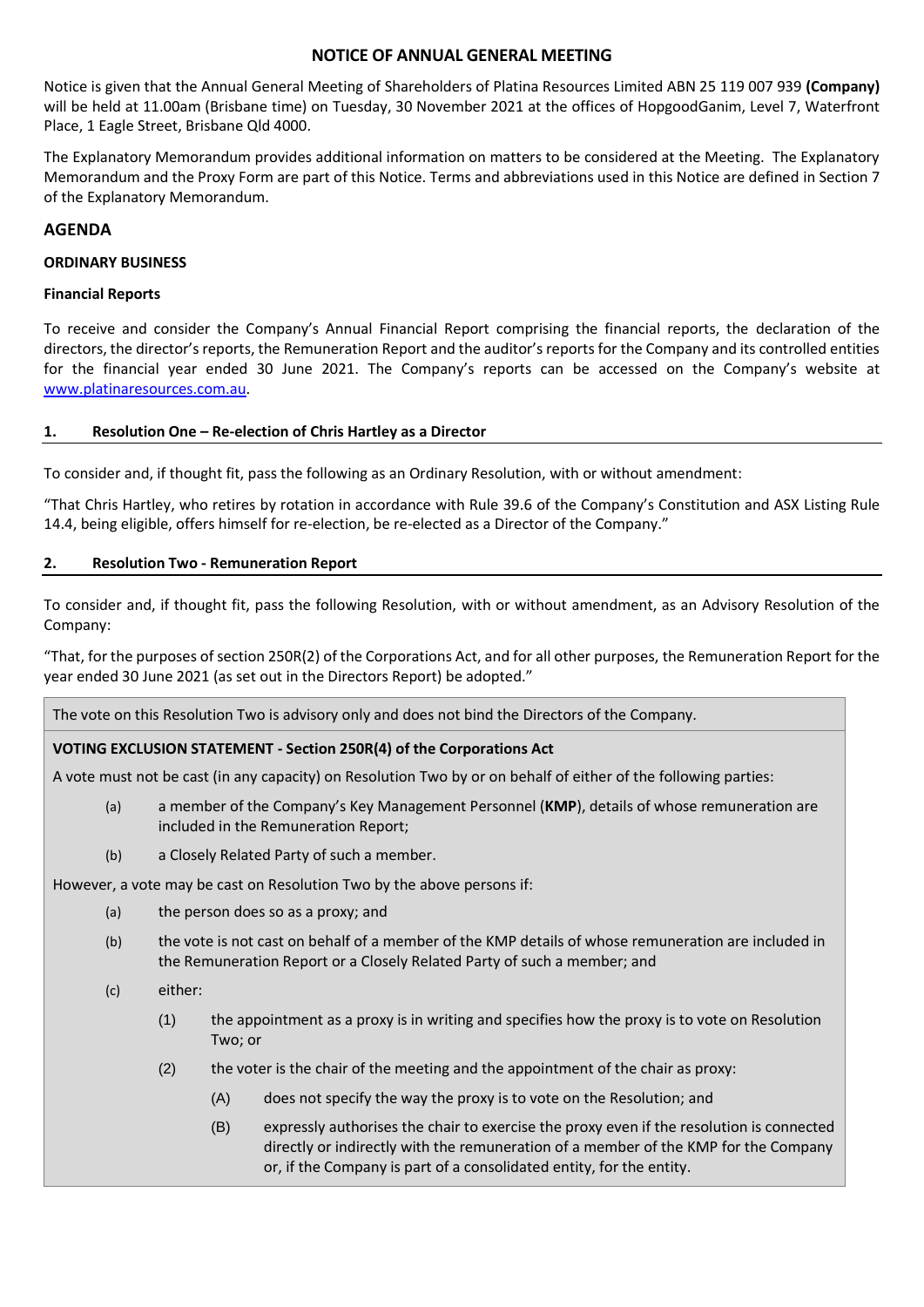#### **Voting Intention of Chair**

Shareholders should be aware that any undirected proxies given to the chair of the Meeting will be cast by the chair of the Meeting and counted in favour of the Resolutions the subject of this Meeting, including Resolution Two, subject to compliance with the Corporations Act. In exceptional circumstances, the chair of the Meeting may change his/her voting intention on any resolution, in which case an ASX announcement will be made. Further details, in relation to the ability of the Chair to vote on undirected proxies are set out in the accompanying proxy form.

#### **3. Resolution Three - Ratification of prior issue of Xanadu Project Shares**

To consider and, if thought fit, pass the following as an Ordinary Resolution, with or without amendment:

"That, for the purposes of Listing Rule 7.4 and for all other purposes, the Shareholders approve and ratify the prior issue of 12,735,849 Shares (**Xanadu Project Shares**) to the Xanadu Project Vendors, on the terms and conditions described in the Explanatory Memorandum which accompanies and forms part of this Notice of Meeting."

#### **VOTING EXCLUSION STATEMENT** - **pursuant to Listing Rule 7.5**

The Company will disregard any votes cast on this Resolution by or on behalf of a person who participated in the issue of the Xanadu Project Shares and any associate of them.

However, this does not apply to a vote cast in favour of this Resolution by:

- (a) a person as proxy or attorney for a person who is entitled to vote on this Resolution, in accordance with directions given to the proxy or attorney to vote on this Resolution in that way; or
- (b) the chair of the meeting as proxy or attorney for a person who is entitled to vote on the Resolution, in accordance with a direction given to the chair to vote on the Resolution as the chair decides; or
- (c) a holder acting solely in a nominee, trustee, custodial or other fiduciary capacity on behalf of a beneficiary provided the following conditions are met:
	- the beneficiary provides written confirmation to the holder that the beneficiary is not excluded from voting, and is not an associate of a person excluded from voting, on this Resolution; and
	- the holder votes on this Resolution in accordance with directions given by the beneficiary to the holder to vote in that way.

## **4. Resolution Four - Ratification of prior issue of Attgold Shares**

To consider and, if thought fit, pass the following as an Ordinary Resolution, with or without amendment:

"That, for the purposes of Listing Rule 7.4 and for all other purposes, the Shareholders approve and ratify the prior issue of 2,000,000 Shares (**Attgold Shares**) to Attgold Pty Ltd, on the terms and conditions described in the Explanatory Memorandum which accompanies and forms part of this Notice of Meeting."

## **VOTING EXCLUSION STATEMENT** - **pursuant to Listing Rule 7.5**

The Company will disregard any votes cast on this Resolution by or on behalf of a person who participated in the issue of the Attgold Shares and any associate of them.

However, this does not apply to a vote cast in favour of this Resolution by:

- (a) a person as proxy or attorney for a person who is entitled to vote on this Resolution, in accordance with directions given to the proxy or attorney to vote on this Resolution in that way; or
- (b) the chair of the meeting as proxy or attorney for a person who is entitled to vote on the Resolution, in accordance with a direction given to the chair to vote on the Resolution as the chair decides; or
- (c) a holder acting solely in a nominee, trustee, custodial or other fiduciary capacity on behalf of a beneficiary provided the following conditions are met:
	- the beneficiary provides written confirmation to the holder that the beneficiary is not excluded from voting, and is not an associate of a person excluded from voting, on this Resolution; and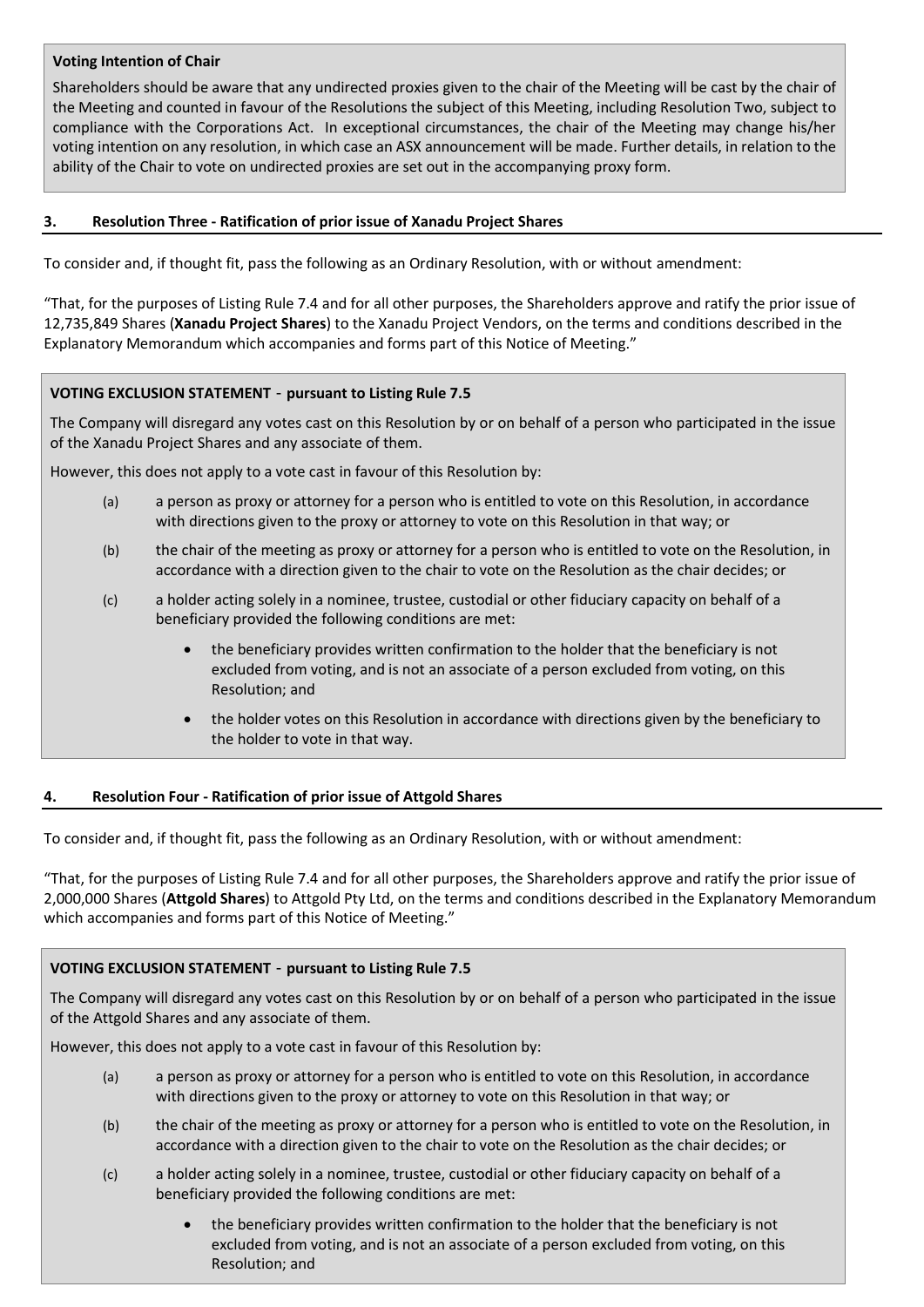#### • the holder votes on this Resolution in accordance with directions given by the beneficiary to the holder to vote in that way.

#### 5. **Resolution Five – Renewal of Performance Rights Plan**

To consider and, if thought fit, pass the following as an Ordinary Resolution, with or without amendment:

"That the Performance Rights Plan, which is summarised in the attached Explanatory Memorandum (and at Annexure A), be approved and that for the purposes of Listing Rule 7.2 exception 13(b) and all other purposes, the Company be authorised to grant Performance Rights from time to time under the Performance Rights Plan and the issue of such Performance Rights under the Performance Rights Plan within three (3) years from the date of this resolution be an exception to Listing Rules 7.1 and 7.1A".

#### **VOTING EXCLUSION STATEMENT** - **pursuant to Listing Rule 7.3**

The Company will disregard any votes cast on this Resolution by or on behalf of:

- (a) a person who is eligible to participate in the Performance Rights Plan; and
- (b) any associate of them.

However, this does not apply to a vote cast in favour of this Resolution by:

- (a) a person as proxy or attorney for a person who is entitled to vote on this Resolution, in accordance with directions given to the proxy or attorney to vote on this Resolution in that way; or
- (b) the chair of the meeting as proxy or attorney for a person who is entitled to vote on the Resolution, in accordance with a direction given to the chair to vote on the Resolution as the chair decides; or
- (c) a holder acting solely in a nominee, trustee, custodial or other fiduciary capacity on behalf of a beneficiary provided the following conditions are met:
	- the beneficiary provides written confirmation to the holder that the beneficiary is not excluded from voting, and is not an associate of a person excluded from voting, on this Resolution; and
	- the holder votes on this Resolution in accordance with directions given by the beneficiary to the holder to vote in that way.

## **Proxy Appointment Restriction**

In accordance with section 250BD of the Corporations Act, the Company will disregard any votes cast on this Resolution by a member of the Key Management Personnel of the Company or their Closely Related Parties who has been appointed as a proxy unless:

- (a) the appointed proxy votes for a person who is permitted to vote and in accordance with a direction on the proxy form (directed proxy); or
- (b) the appointed proxy is the chair of the meeting and the appointment of the chair as proxy:
	- does not specify the way the proxy is to vote on this Resolution; and
	- expressly authorises the chair of the meeting to exercise the proxy even if the Resolution is connected directly or indirectly with the remuneration of a member of the Key Management Personnel.

#### **Voting Intention of Chair**

Shareholders should be aware that any undirected proxies given to the Chair will be cast by the Chair and counted in favour of all resolutions the subject of this Meeting, including Resolution Six, subject to compliance with the Corporations Act. In exceptional circumstances, the Chair of the meeting may change his voting intention on any resolution, in which case an ASX announcement will be made.

Further details, in relation to the ability of the Chair to vote on undirected proxies are set out in the accompanying Proxy Form.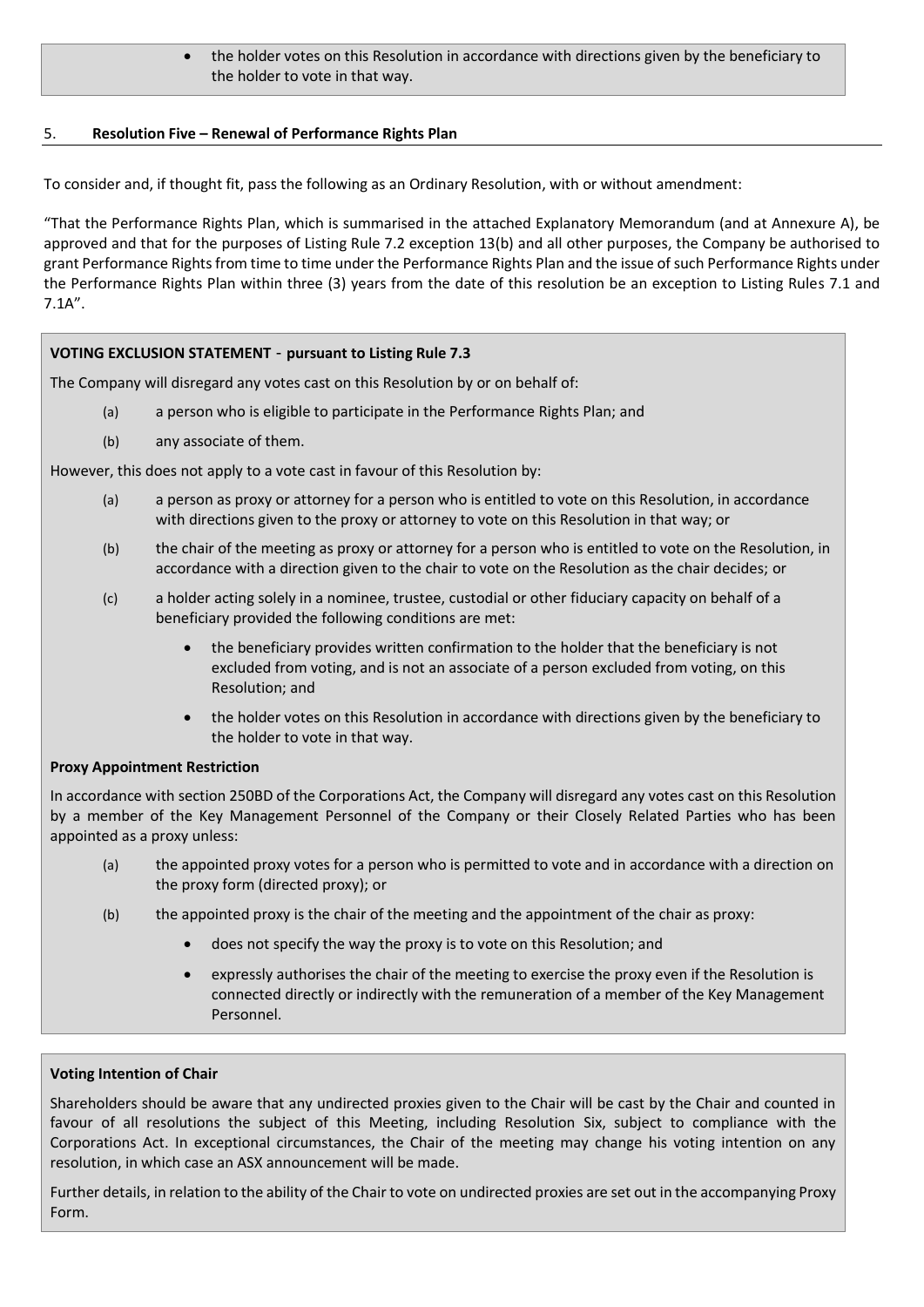#### **SPECIAL BUSINESS**

#### 6. **Resolution Six – Approval for the Company to issue an additional 10% of the issued capital of the Company over a 12 month period pursuant to Listing Rule 7.1A**

To consider and, if thought fit, pass the following Special Resolution, with or without amendment:

"That, pursuant to and in accordance with Listing Rule 7.1A, and for all other purposes, the Shareholders approve the issue of Equity Securities of up to 10% of the issued capital of the Company (at the time of issue) calculated in accordance with the formula prescribed in Listing Rule 7.1A.2, over a 12 month period from the date of this Meeting, at a price not less than that determined pursuant to Listing Rule 7.1A.3 and otherwise on the terms and conditions in the Explanatory Memorandum (**Placement Securities**)."

#### **GENERAL BUSINESS**

To consider any other business as may be lawfully put forward in accordance with the Constitution of the Company.

By order of the Board

Paul Jurman Company Secretary 18 October 2021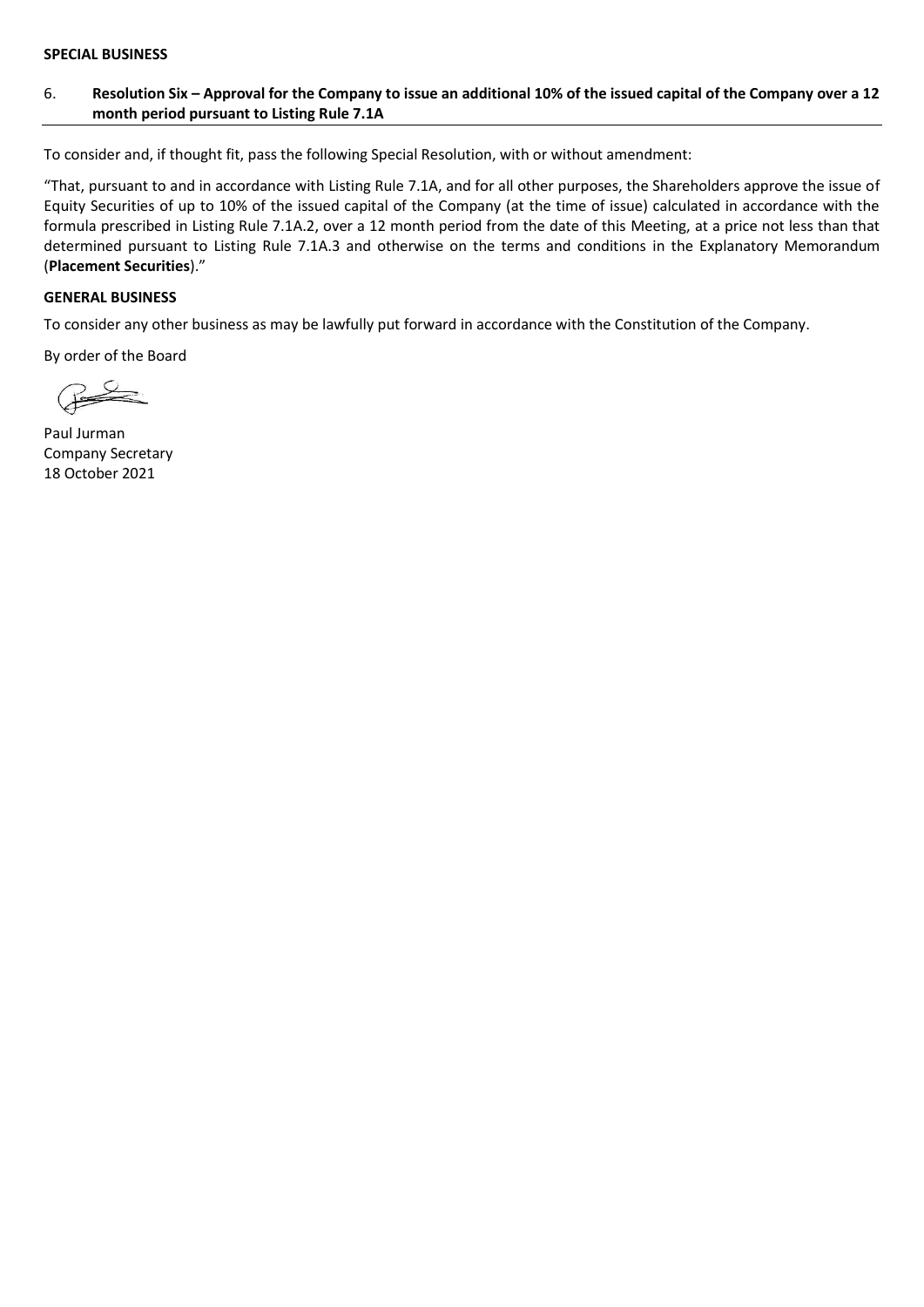## **Explanatory Memorandum**

#### **Introduction**

This Explanatory Memorandum is provided to Shareholders of Platina Resources Limited ABN 25 119 007 939 **(Company)** to explain the Resolutions to be put to Shareholders at the Annual General Meeting to be held at 11.00am (Brisbane time) on Tuesday, 30 November 2021 at the offices of HopgoodGanim, Level 7, Waterfront Place, 1 Eagle Street, Brisbane Qld 4000.

The Directors recommend Shareholders read the accompanying Notice of Meeting and this Explanatory Memorandum in full before making any decision in relation to the Resolutions.

Terms and abbreviations used in this Explanatory Memorandum are defined in Section [7.](#page-17-0)

#### **Consider the Company's 2021 Annual Report**

The Company's Annual Financial Report comprising the financial reports, the declaration of the directors, the director's reports, the Remuneration Report and the auditor's reports for the Company and its controlled entities for the financial year ended 30 June 2021 was released to ASX on 28 September 2021.

In accordance with the Constitution and section 317 of the Corporations Act, the business of the Meeting will include receipt and consideration of the Annual Financial Report of the Company for the financial year ended 30 June 2021 together with the declaration of the directors, the directors' report, the Remuneration Report and the auditor's report.

In accordance with section 250S of the Corporations Act, Shareholders will be provided with a reasonable opportunity to ask questions or make statements in relation to those reports but no formal resolution to adopt the reports will be put to Shareholders at the Meeting.

Representatives from the Company's auditors, Bentleys, will be present to take Shareholders' questions and comments about the conduct of the audit and the preparation and content of the audit report.

The Annual Report is available on the Company's website at [www.platinaresources.com.au](http://www.platinaresources.com.au/) for you to download or read online. Alternatively, you can obtain a hard copy by contacting the Company.

The Company's Annual Report is placed before the Shareholders for discussion. No voting is required for this item.

#### **1. Resolution One – Re-Election of Chris Hartley as a Director**

#### **1.1 Background**

Rule 39.6 of the Company's Constitution and ASX Listing Rule 14.4 requires a Director (excluding Directors appointed to fill casual vacancies or a Managing Director) shall not continue in office for a period in excess of three years or until the third AGM following his/her appointment, whichever is the longer, without submitting himself/herself for re-election.

Dr Chris Hartley retires by rotation at the AGM in accordance with Rule 39.6 of the Company's Constitution and ASX Listing Rule 14.4 and, being eligible, offers himself for re-election as a Director.

#### **1.2 Dr Hartley's qualifications and experience**

Dr Hartley was appointed as a Non-Executive Director on 1 January 2017 and was re-elected at the Company's 2018 annual general meeting.

Details of Dr Hartley's qualifications and experience are available in the Annual Report, on the Company's website and are summarised briefly below.

Dr Hartley worked with Bloom Energy as Technical Director Strategic Materials for five years and prior to that, held roles with BHP Billiton and its predecessor Billiton International as well as working as an independent consultant. His roles have been based in the UK, the Netherlands, India, USA and Australia.

Dr Hartley does not hold any shares in the Company, however he holds 2,000,000 unlisted options (exercisable at \$0.08 expiring on 16 October 2022).

#### **1.3 Directors' recommendation**

The Directors (with Dr Hartley abstaining) recommend that you vote in favour of this Ordinary Resolution.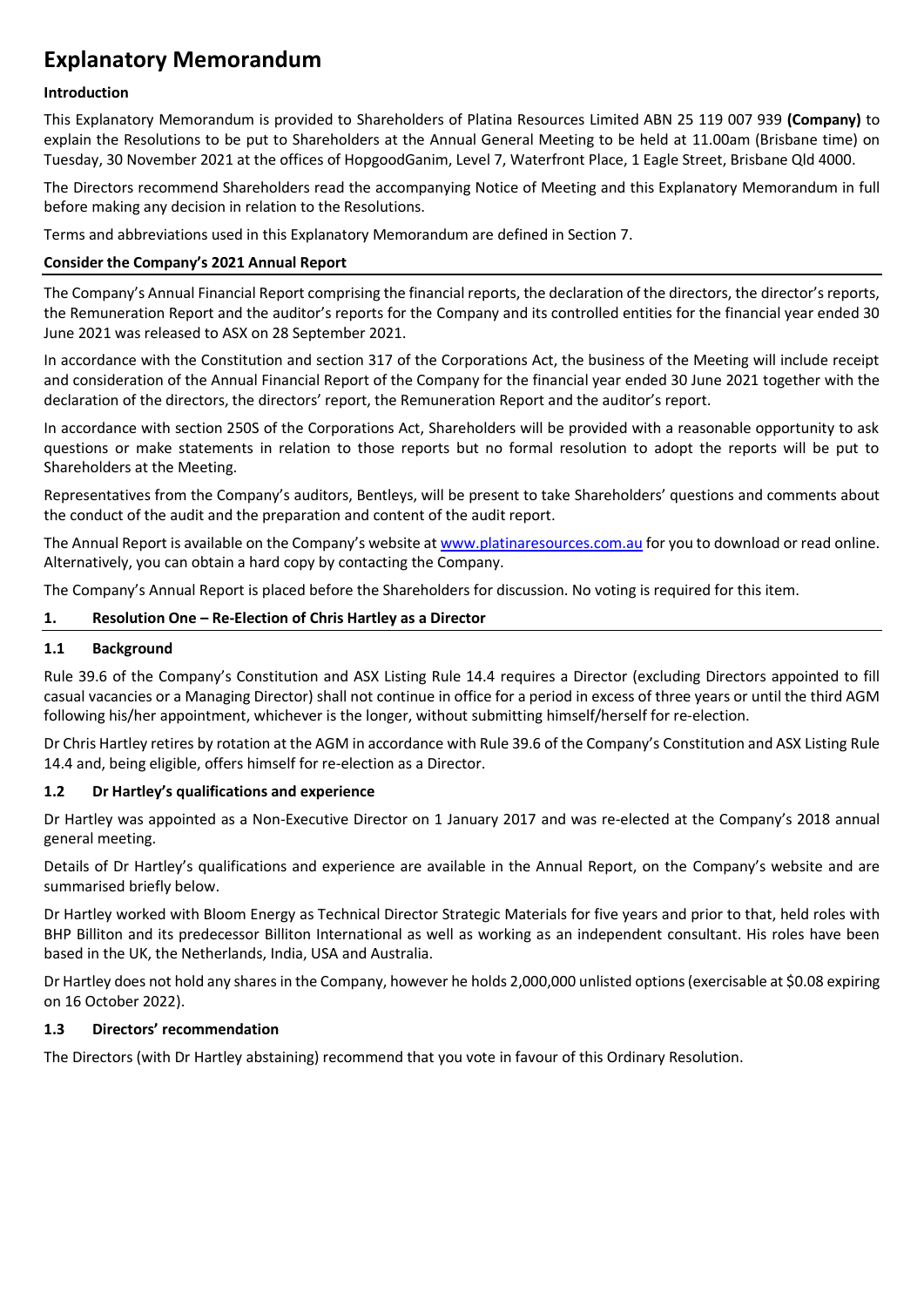#### **2. Resolution Two - Remuneration Report**

#### **2.1 General**

The Remuneration Report is set out in the Directors' Report section of the Annual Report. The Annual Report is available to download on the Company's website, [www.platinaresources.com.au.](http://www.platinaresources.com.au/)

The Board has submitted its Remuneration Report to Shareholders for consideration and adoption by way of a non-binding advisory resolution in accordance with section 250R of the Corporations Act.

In summary the Remuneration Report:

- explains the Board's policy for determining the nature and amount of remuneration of Key Management Personnel of the Company;
- explains the relationship between the Board's remuneration policy and the Company's performance;
- sets out remuneration details for each Key Management Personnel; and
- details and explains any performance conditions applicable to the remuneration of Key Management Personnel.

The Board believes the Company's remuneration policies and structures as outlined in the Remuneration Report are appropriate relative to the size of the Company, its business and strategic objectives and current and emerging market practices.

A reasonable opportunity will be provided for discussion of the Remuneration Report at the meeting.

#### **2.2 Voting restrictions on Key Management Personnel and their proxies and Closely Related Parties**

There are restrictions on members of the Key Management Personnel and their Closely Related Parties and their proxies voting (in any capacity) on Resolution Two, details of which are set out in the voting exclusion statement included in Resolution Two of the Notice of Meeting.

Shareholders should be aware that any undirected proxies given to the chair will be cast by the chair and counted in favour of the Resolutions the subject of this Meeting, including Resolution Two, subject to compliance with the Corporations Act. In exceptional circumstances, the chair may change his/her voting intention on any Resolution, in which case an ASX announcement will be made.

#### **2.3 Directors' Recommendation**

The Directors abstain, in the interests of corporate governance, from making a recommendation in relation to this Resolution.

#### **3. Resolution Three – Ratification of prior issue of Xanadu Project Shares**

#### <span id="page-8-0"></span>**3.1 Background**

In April 2021, the Company entered into a conditional agreement to acquire a 100% interest in the Xanadu Gold Project (**Xanadu**) located in the Ashburton province in close proximity to the multi-million ounce Mt Olympus gold deposit explored by ASX-listed Kalamazoo Resources Limited (ASX: KZR) (see www.kzr.com.au). Xanadu comprises seven prospecting licences and five exploration licences covering 498 $km^2$ .

Key terms of the Xanadu Gold Project Acquisition include:

- On settlement of the transaction on 22 June 2021, the Company paid \$300,000 in cash and issued 12,735,849 Shares to the Xanadu Project Vendors (which are the subject of this Resolution Three);
- At the twelve month anniversary of the Sale and Purchase agreement, the Company has an Option to extend the agreement by issuing a further \$925,000 of Platina ordinary shares priced at 5.3c per share to the Vendors. If the option is not exercised the vendors can buy the tenements back for one dollar;
- A milestone payment of \$200,000 on reporting of a JORC (2012) Mineral Resource of 100,000oz of gold;
- A 1% gross gold royalty is payable on any gold produced from the Prospecting Licenses and a further 1% net smelter royalty payable on all the tenements. Platina can buy back 50% of the net smelter royalty for \$1 million; and
- If tenements E 52/3763 and E 52/3764 are not formally granted, Platina can reduce the final share consideration by \$125,000 per tenement.

This Resolution seeks the approval of Shareholders pursuant to Listing Rule 7.4 of the issue of 12,735,849 Shares (**Xanadu Project Shares**) to the Xanadu Project Vendors, under ASX Listing Rule 7.1.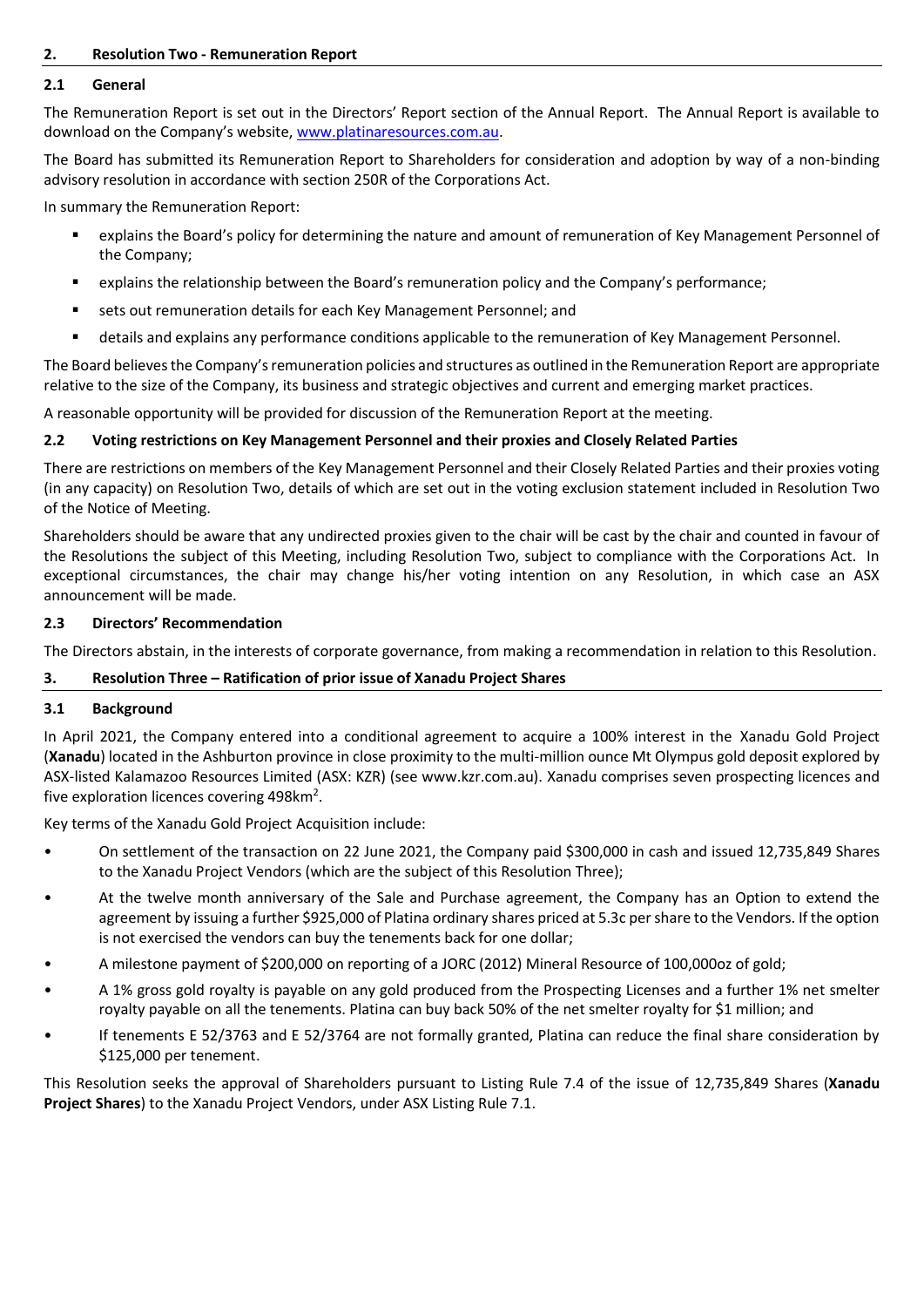## **3.2 General**

Resolution Three seeks the approval of Shareholders in accordance with Listing Rule 7.4 for the issue of Xanadu Project Shares to the Xanadu project vendors. The Xanadu Project Shares are fully paid ordinary shares and rank equally with all other existing Shares on issue.

## <span id="page-9-0"></span>**3.3 Listing Rules 7.1 and 7.4**

Broadly speaking, and subject to a number of exceptions, Listing Rule 7.1 limits the amount of equity securities that a listed company can issue or agree to issue without the approval of its shareholders over any 12 month period to 15% of the fully paid ordinary shares it had on issue at the start of that 12 month period.

The Xanadu Project Shares do not fit within any of the exceptions to Listing Rule 7.1 and, as it has not yet been approved by the Company's Shareholders, it effectively uses up part of the 15% limit in Listing Rule 7.1, reducing the Company's capacity to issue further equity securities without shareholder approval under Listing Rule 7.1 for the 12 month period following the issue date.

Listing Rule 7.4 sets out an exception to Listing Rule 7.1. It provides that where a company in a general meeting ratifies a previous issue of securities made or agreed to be made pursuant to Listing Rule 7.1 (and provided that the previous issue did not breach Listing Rule 7.1) those securities will be deemed to have been made with shareholder approval for the purpose of Listing Rule 7.1, and so does not reduce the Company's capacity to issue further equity securities without shareholder approval under that rule.

The Company wishes to retain as much flexibility as possible to issue additional equity securities into the future without having to obtain shareholder approval for such issues under Listing Rule 7.1.

Ratification by the Shareholders of the Company of the Xanadu Project Shares is now sought pursuant to Listing Rule 7.4 under Resolution Three in order to reinstate the Company's capacity to issue up to 15% of its issued capital under Listing Rule 7.1, if required, in the next 12 months without Shareholder approval, to the extent of the Shares.

The effect of this Resolution Three is that the Company, for the purposes of Listing Rule 7.1 will be able to refresh its 15% placement capacity with effect from the date of the Meeting, to the extent of the Xanadu Project Shares that have been issued to the Xanadu Project Vendors.

If Resolution Three is passed, the Xanadu Project Shares will be excluded in calculating the Company's 15% limit in Listing Rule 7.1, effectively increasing the number of equity securities it can issue without shareholder approval over the 12 month period following the issue date.

If Resolution Three is not passed, the Xanadu Project Shares will be included in calculating the Company's 15% limit in Listing Rule 7.1, effectively decreasing the number of equity securities it can issue without shareholder approval over the 12 month period following the issue date.

## <span id="page-9-1"></span>**3.4 Information for Listing Rule 7.5**

For the purposes of ASX Listing Rule 7.5, the Company advises:

| The names of the persons to<br>whom the entity issued or           | 12,735,849 Shares were issued to the following Xanadu project vendors as<br>consideration for the acquisition of the Xanadu Gold Project as follows: |                         |  |
|--------------------------------------------------------------------|------------------------------------------------------------------------------------------------------------------------------------------------------|-------------------------|--|
| agreed to issue the securities<br>or the basis on which those      | <b>Name</b>                                                                                                                                          | <b>Number of Shares</b> |  |
| persons were identified or<br>selected                             | Mineral Edge Pty Ltd                                                                                                                                 | 8,915,094               |  |
|                                                                    | <b>GL England Pty Ltd</b>                                                                                                                            | 383,349                 |  |
|                                                                    | Mylonite Pty Ltd                                                                                                                                     | 383,349                 |  |
|                                                                    | Bradley James Fowler and Michelle<br>Deanne Fowler                                                                                                   | 223,868                 |  |
|                                                                    | Zetek Resources Pty Ltd                                                                                                                              | 2,830,189               |  |
|                                                                    | Total                                                                                                                                                | 12,735,849              |  |
|                                                                    | (Xanadu Project Vendors).                                                                                                                            |                         |  |
| The number and class of<br>securities issued or agreed to<br>issue | The Company issued a total of 12,735,849 fully paid ordinary shares.                                                                                 |                         |  |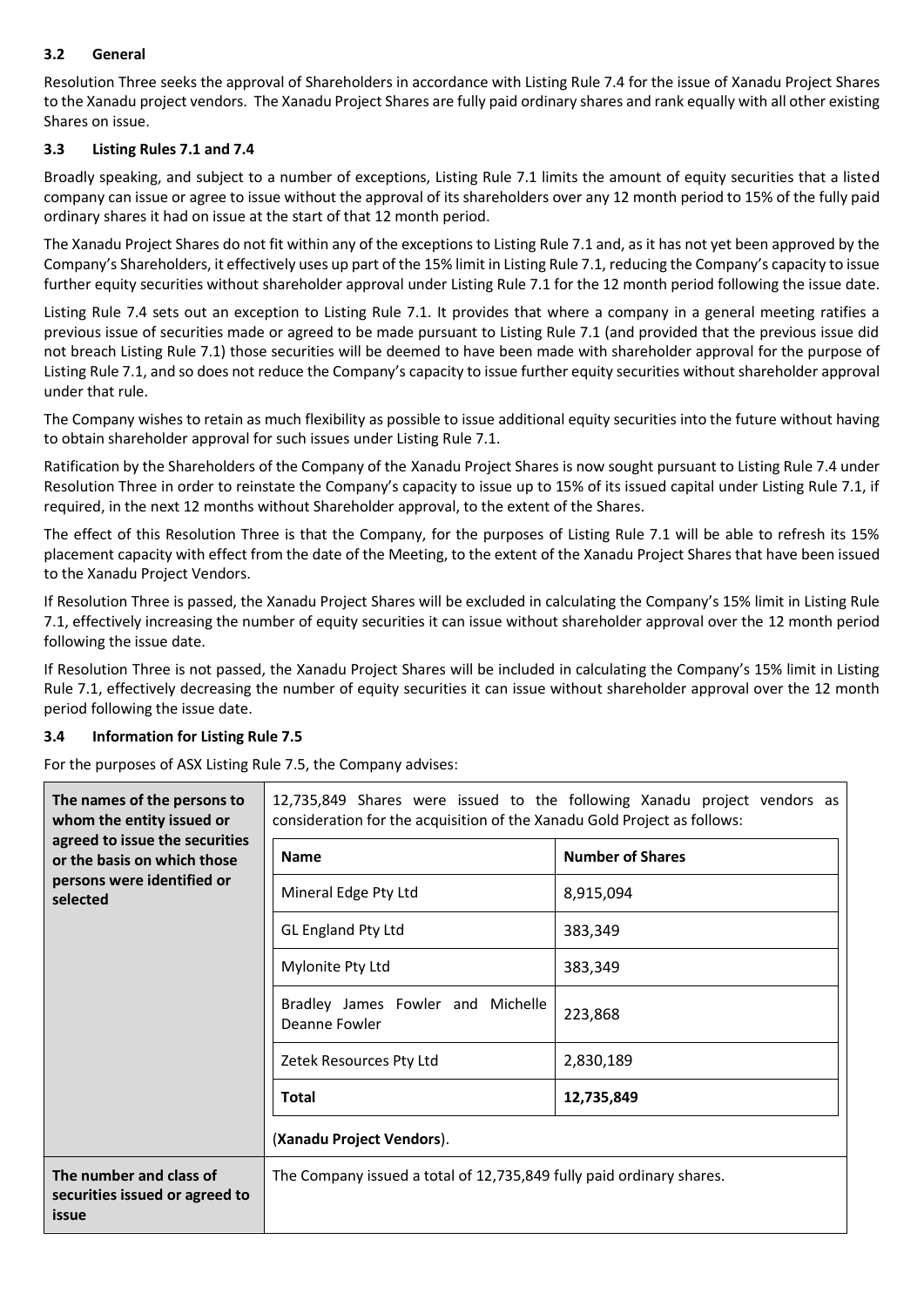| If the securities are not fully<br>paid ordinary securities, a<br>summary of material terms of<br>the securities                | The securities are fully paid ordinary shares and rank equally with all other existing<br>Shares presently on issue.                                        |
|---------------------------------------------------------------------------------------------------------------------------------|-------------------------------------------------------------------------------------------------------------------------------------------------------------|
| The date or dates on which<br>the securities were or will be<br>issued                                                          | The Xanadu Project Shares were issued on 22 June 2021.                                                                                                      |
| The price or other<br>consideration the entity has<br>received or will receive for<br>the issue                                 | The Company has acquired a 100% interest in Xanadu in exchange for the Xanadu<br>Project Shares and the payment of \$300,000 to the Xanadu Project Vendors. |
| The purpose of the issue,<br>including the use (or intended<br>use) of any funds raised by<br>the issue                         | No funds were raised from the issue.                                                                                                                        |
| If the securities were or will<br>be issued under an<br>agreement, a summary of any<br>other material terms of the<br>agreement | The material terms of the agreement to acquire Xanadu are set out in section 3.1<br>above.                                                                  |
| <b>Voting exclusion statement</b>                                                                                               | A voting exclusion statement is included in the Notice of Meeting.                                                                                          |

#### **3.5 Directors' recommendation**

The Directors recommend that you vote in favour of this Ordinary Resolution.

#### **4. Resolution Four – Ratification of prior issue of Attgold Shares**

#### **4.1 General**

As referred to in Section [3.1](#page-8-0) above, the Company signed a conditional term sheet to acquire Xanadu to the Xanadu Project Vendors, owners of the tenements and option agreements relating to the tenements. As part of this transaction, the Company agreed, subject to completion of legal and technical due diligence and execution of a detailed Sale and Purchase Agreement to issue Attgold Pty Ltd 2,000,000 shares (**Attgold Shares**) as a fee for introduction and advisory services related to the acquisition of the project.

Resolution Four seeks the approval of Shareholders in accordance with Listing Rule 7.4 for the issue of 2,000,000 Attgold Shares to Attgold Pty Ltd. The Attgold Shares are fully paid ordinary shares and rank equally with all other existing Shares on issue.

#### **4.2 Listing Rules 7.1 and 7.4**

A summary of Listing Rule 7.1 and 7.4 is set out in section [3.3](#page-9-0) above.

If Resolution Four is passed, the Attgold Shares will be excluded in calculating the Company's 15% limit under Listing Rule 7.1, effectively increasing the number of equity securities it can issue without shareholder approval over the 12 month period following the issue date.

If Resolution Four is not passed, the Attgold Shares will be counted toward the 15% limit pursuant to Listing Rule 7.1 , effectively decreasing the number of equity securities it can issue without shareholder approval over the 12 month period following the issue date.

#### **4.3 Information for Listing Rule 7.5**

For the purposes of ASX Listing Rule 7.5, the Company advises:

| The names of the persons to<br>whom the entity issued or<br>agreed to issue the securities<br>or the basis on which those<br>persons were identified or<br>selected | 2,000,000 Shares were issued to Attgold Pty Ltd.                    |
|---------------------------------------------------------------------------------------------------------------------------------------------------------------------|---------------------------------------------------------------------|
| The number and class of<br>securities issued or agreed to                                                                                                           | The Company issued a total of 2,000,000 fully paid ordinary shares. |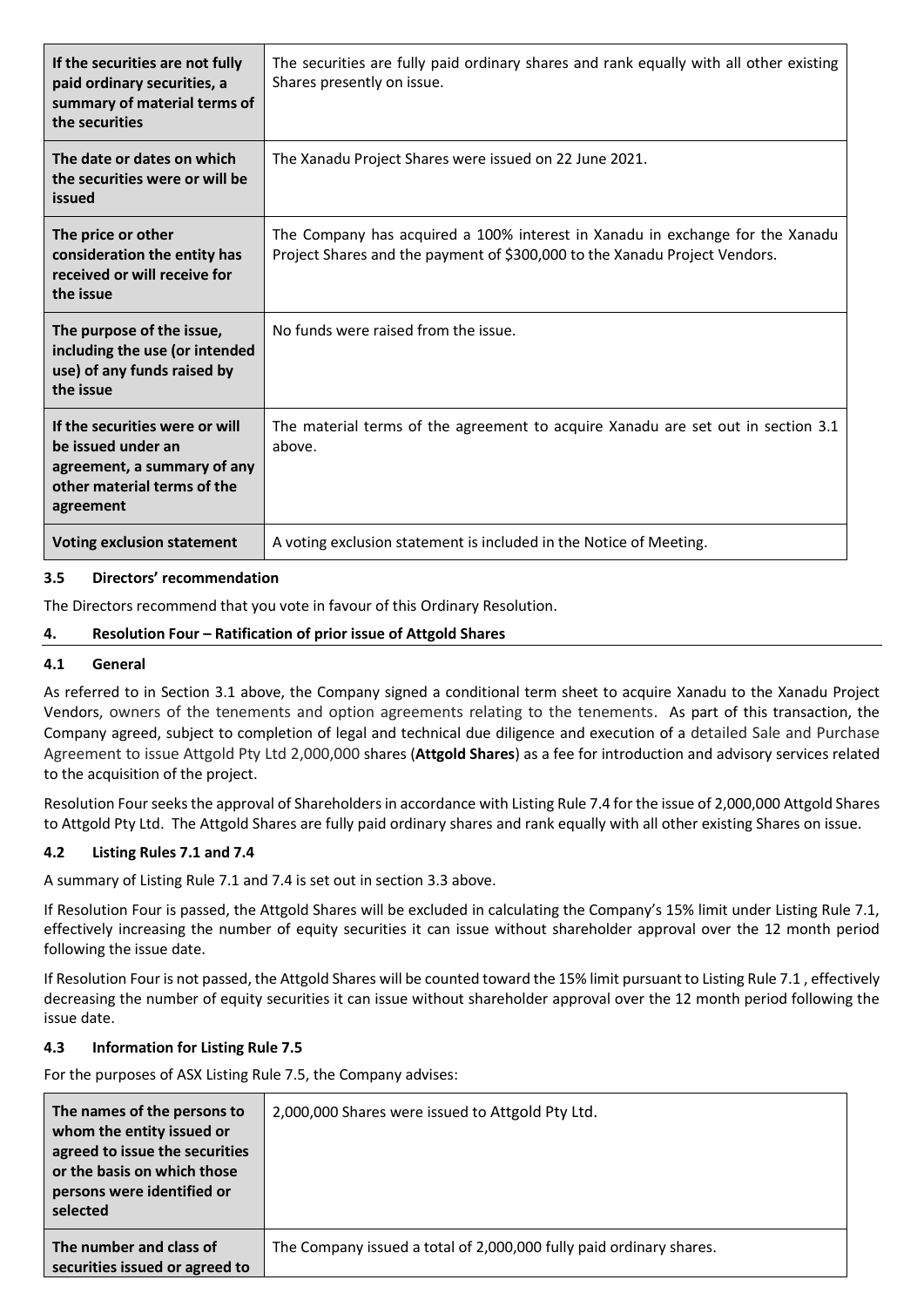| issue                                                                                                                           |                                                                                                                                                                 |
|---------------------------------------------------------------------------------------------------------------------------------|-----------------------------------------------------------------------------------------------------------------------------------------------------------------|
| If the securities are not fully<br>paid ordinary securities, a<br>summary of material terms of<br>the securities                | The securities are fully paid ordinary shares and rank equally with all other existing<br>Shares presently on issue.                                            |
| The date or dates on which<br>the securities were or will be<br>issued                                                          | The Attgold Shares were issued on 22 June 2021.                                                                                                                 |
| The price or other<br>consideration the entity has<br>received or will receive for<br>the issue                                 | The Attgold Shares were issued in exchange for the introduction and advisory services<br>performed by Attgold Pty Ltd in relation to the acquisition of Xanadu. |
| The purpose of the issue,<br>including the use (or intended<br>use) of any funds raised by<br>the issue                         | No funds were raised from the issue.                                                                                                                            |
| If the securities were or will<br>be issued under an<br>agreement, a summary of any<br>other material terms of the<br>agreement | The Attgold Shares were not issued under an agreement. The material terms of the<br>agreement to acquire Xanadu are set out in section 3.1 above.               |
| <b>Voting exclusion statement</b>                                                                                               | A voting exclusion statement is included in the Notice of Meeting.                                                                                              |

## **4.4 Directors' recommendation**

The Directors recommend that you vote in favour of this Ordinary Resolution.

## **5. Resolution Five – Renewal of Performance Rights Plan**

#### **5.1 Introduction**

Pursuant to Resolution Five, the Company is seeking Shareholder approval for the continued issue of securities under the Company's Performance Rights Plan and approval for any potential future issues of securities pursuant to the Performance Rights Plan as an exception under Listing Rule 7.2, Exception 13(b) which would enable securities issued under the Rights Plan over the next three years to be excluded from the calculation of the number of securities issued for the purposes of Listing Rules 7.1 and 7.1A.

The key features of the Performance Rights Plan are set out in Annexure A to this Explanatory Memorandum.

## **5.2 Background and Reasons for the Performance Rights Plan**

The Company first adopted the Performance Rights Plan in 2012 and shareholder approval has been obtained at the annual general meetings held in November 2015 and 2018.

Pursuant to this Resolution, the Company is seeking Shareholder approval for the continued issue of securities under the Company's Performance Rights Plan as an exception to Listing Rule 7.1 which would enable securities issued under the Performance Rights Plan over the next three years to be excluded from the calculation of the number of securities issued for the purposes of Listing Rule 7.1.

The Company conducted a review of its remuneration policy which has resulted in the Company, in conjunction with the use of options, to adopt the Performance Rights Plan, which will allow the Company to grant different types of appropriately structured performance-based awards to eligible senior management, employees and contractors, depending upon the prevailing circumstances and having regard to market practices generally.

The Performance Rights Plan is designed to provide incentives to eligible participants, including the employees and Directors of the Company who hold a salaried employment or office in the Company, and to recognise their contribution to the Company's success. Under the Company's current circumstances the Directors consider that the use of Performance Rights are a cost effective and efficient incentive for the Company as opposed to relying solely on alternative forms of incentives such as the issue of options, cash bonuses or increased remuneration. To enable the Company to secure and retain key personnel who can assist the Company in achieving its objectives, it is necessary to provide remuneration and incentives to such personnel. The Performance Rights Plan is designed to achieve this objective by encouraging long term engagement with the Company and continued improvement in performance over time and encouraging personnel to acquire and retain an interest in the Company.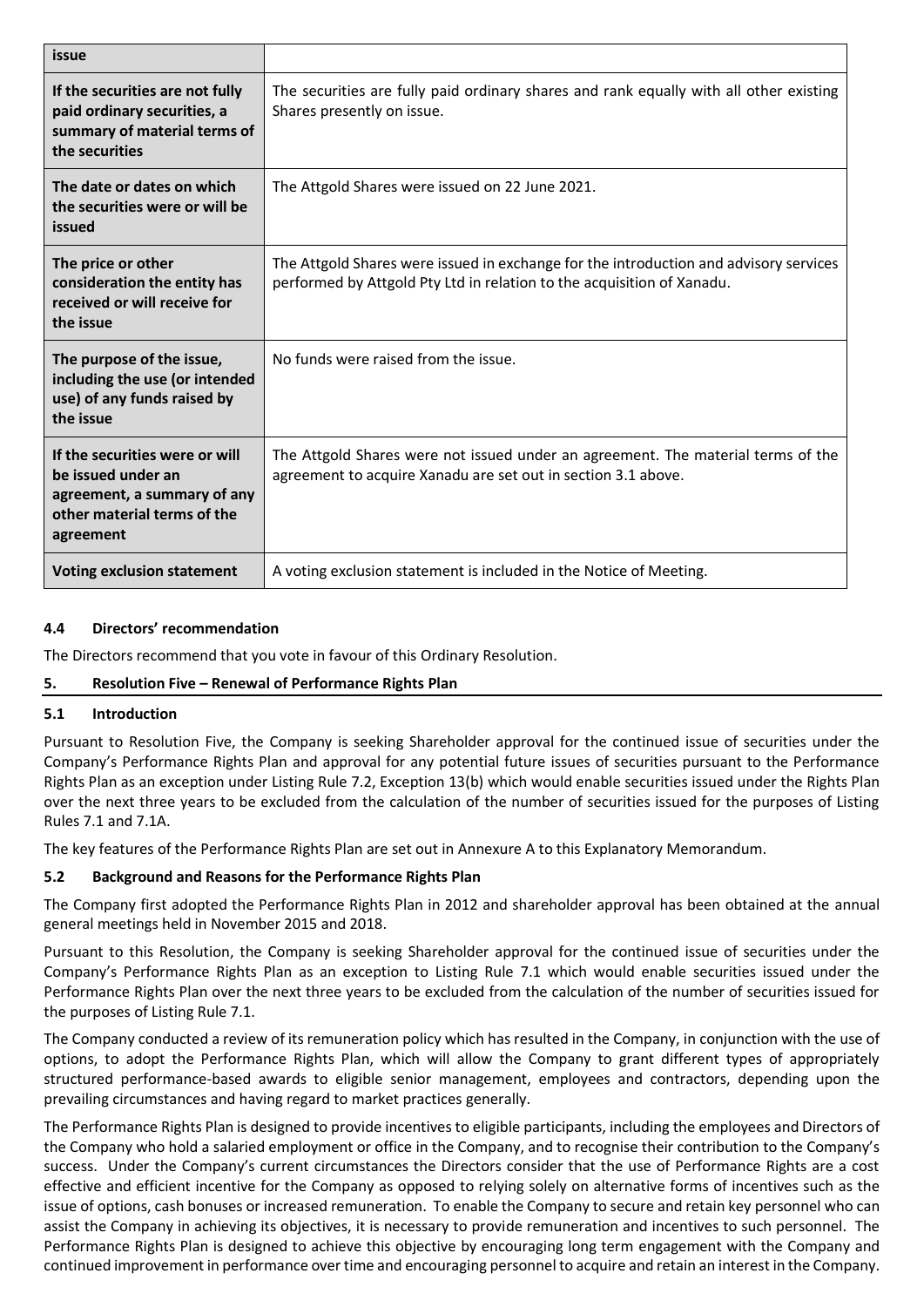The Performance Rights Plan provides for the issue of Performance Rights which, upon a determination by the Board that performance conditions attached to the Performance Rights have been met, will result in the issue of one ordinary share in the Company for each Performance Right granted.

A summary of the terms of the Performance Rights Plan is set out in Annexure A of this Explanatory Memorandum.

## **5.3 ASX Listing Rules**

Subject to certain exemptions, ASX Listing Rule 7.1 prohibits a company from issuing or agreeing to issue equity securities equivalent in number to more than 15% of its issued capital in the 12 month period immediately preceding the date of the issue or agreement, without the approval of its shareholders. As a result, any issue of securities by the Company to eligible employees under the Performance Rights Plan would reduce the Company's 15% capacity to issue Shares under Listing Rule 7.1.

Exception 13(b) of Listing Rule 7.2 however, allows the Company to issue securities under the Performance Rights Plan without the issue of such securities being counted towards the Company's 15% issue capacity under Listing Rule 7.1, where Shareholders have approved the issue of securities under the Performance Rights Plan as an exception to Listing Rule 7.1 within three (3) years prior to the issue of the securities. Resolution Five is being put to Shareholders for this purpose and will allow the Company to utilise Exception 13 (b) of Listing Rule 7.2 for three (3) years from the date of the Resolution being passed.

For the purposes of Exception 13(b) of Listing Rule 7.2, the Company advises that:

- (a) a summary of the terms of the Performance Rights Plan is set out in Annexure A to this Explanatory Memorandum;
- (b) no securities have been issued under the Performance Rights Plan since the date of the last approval of the scheme by Shareholders;
- (c) it is proposed that a maximum of 21,500,000 equity securities will be issued under the scheme following the passing of this Resolution and the Company notes that it is not envisaged the maximum number of securities for which approval is sought will be issued immediately; and
- (d) a voting exclusion statement is included in the Notice of Meeting.

#### **5.4 Further Considerations**

The Company believes that it will derive a significant benefit by incentivising eligible participants, including senior management and key employees, through the issue of Performance Rights under the Performance Rights Plan. Additionally, the Company believes it to be in the best interests of the Company to preserve the maximum commercial flexibility to issue Shares that is afforded to it by Listing Rule 7.1

#### **5.5 Outcome of voting for and against the Resolution**

If the Resolution is passed, the Company will be able to over the next three years take advantage of Exception 13 of Listing Rule 7.2 to issue shares under the Rights Plan without the issue of such securities being counted towards the Company's 15% issue capacity under Listing Rule 7.1.

If the Resolution is not passed, the Company will not be able to take advantage of Exception 13 of Listing Rule 7.2, and will not be able to issue shares under the Rights Plan without either reducing the Company's 15% issue capacity under Listing Rule 7.1 or obtaining further shareholder approval for each issue of shares.

#### **5.6 Directors' Recommendation**

The Directors recommend that you vote in favour of this Ordinary Resolution.

#### **6. Resolution Six – Approval for the Company to issue an additional 10% of the issued capital of the Company over a 12 month period**

#### **6.1 Introduction**

The Company is seeking Shareholder approval to issue an additional 10% of issued capital over a 12 month period pursuant to Listing Rule 7.1A. If passed, this Resolution will allow the Company to allot and issue up to the number of new Equity Securities calculated in accordance with Listing Rule 7.1A.2 (**Placement Securities**) each at an issue price of at least 75% of the volume weighted average price (**VWAP**) for the Company's Equity Securities in that class (calculated over the last 15 days on which trades in the Equity Securities are recorded immediately before the date on which the price at which the Placement Securities are to be issued is agreed, or if the Placement Securities are not issued within five trading days of that date, the date on which the Placement Securities are issued) (**Issue Price**).

This approval is sought pursuant to Listing Rule 7.1A. Under Listing Rule 7.1A small and mid cap listed entities that meet the eligibility threshold and have obtained the approval of their ordinary shareholders by special resolution at the annual general meeting, are permitted to issue an additional 10% of issued capital over a 12 month period from the date of the annual general meeting (**Additional 10% Placement**). The Additional 10% Placement under Listing Rule 7.1A is in addition to the ability of the Company to issue 15% of its issued capital without Shareholder approval over a 12 month period pursuant to Listing Rule 7.1. The Company may issue the Placement Securities to raise funds for the Company. Funds raised from the issue of Placement Securities, if undertaken, would be applied towards:

- Exploration activities on the Company's mineral interests;
- Assessment of any future mineral property opportunities;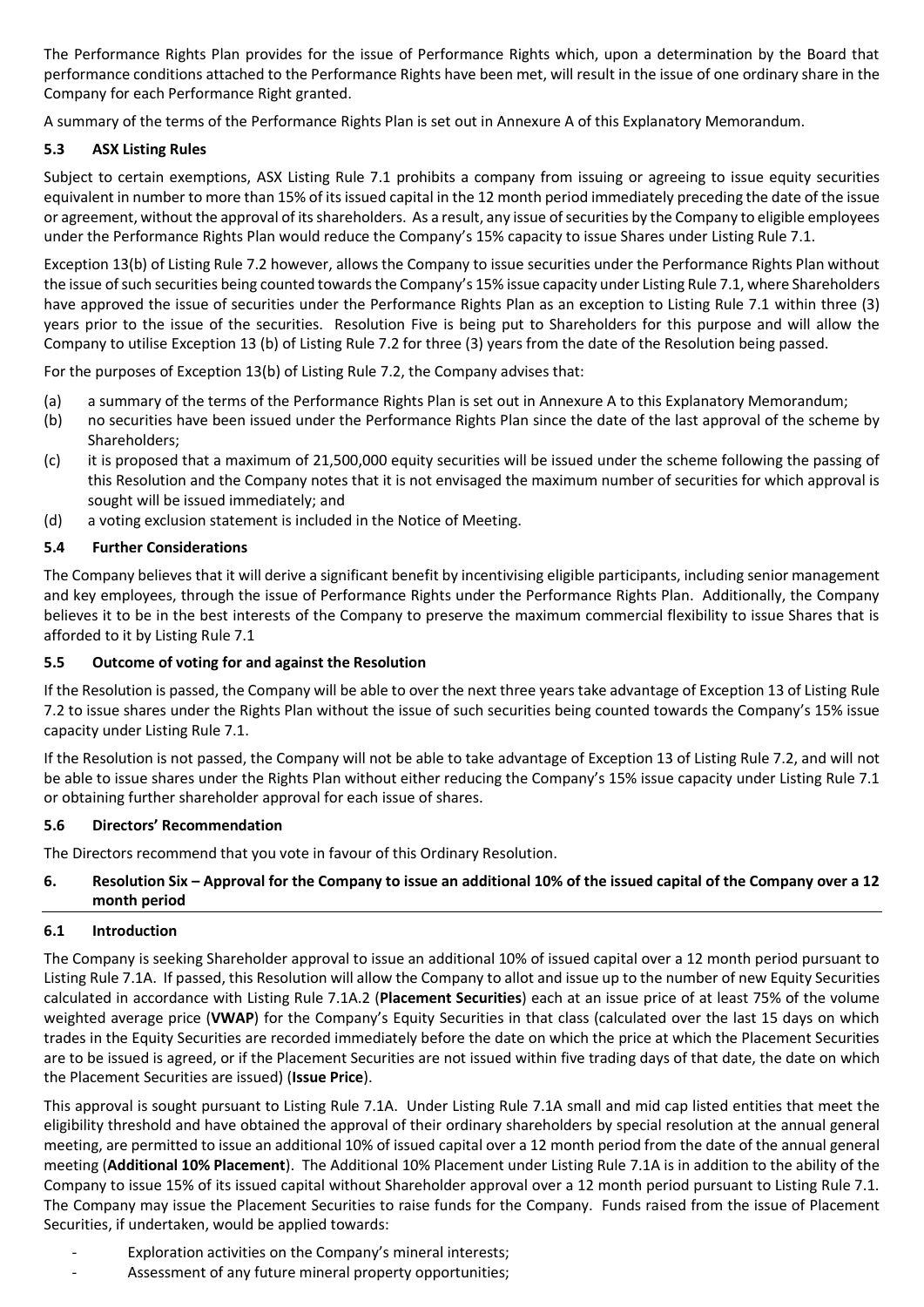- Assessment of any other investment opportunities; and
- Ongoing future working capital purposes.

#### **6.2 Listing Rule 7.1A**

- (a) **General**
	- (1) Eligibility

An entity is eligible to undertake an Additional 10% Placement if at the time of its annual general meeting it has a market capitalisation of \$300 million or less and it is not included in the S&P/ASX300 Index.

The Company has a market capitalisation of less than \$300 million and is not included in the S&P/ASX300 Index and is therefore an "Eligible Entity" and able to undertake an Additional 10% Placement under Listing Rule 7.1A.

In the event that the Company for any reason ceases to be an Eligible Entity after the Company has already obtained Shareholders' approval pursuant to this Resolution Six, the approval obtained will not lapse and the Company will still be entitled to issue the Placement Securities.

(2) Special Resolution

Listing Rule 7.1A requires this Resolution Six to be passed as a Special Resolution, which means that it must be passed by at least 75% of the votes cast by members entitled to vote on the Resolution. Pursuant to Listing Rule 7.1A, no Placement Securities will be issued until and unless this Special Resolution is passed at the meeting.

(3) Shareholder approval

The ability to issue the Placement Securities is conditional upon the Company obtaining Shareholder approval by way of a Special Resolution at the Meeting.

#### (b) **Additional 10% Placement period - Listing Rule 7.1A.1**

Assuming Resolution Six**Error! Reference source not found.** is passed, shareholder approval of the Additional 10% Placement under Listing Rule 7.1A is valid from the date of the AGM and expires on the earlier to occur of:

- (1) the date that is 12 months after the date of the AGM;
- (2) the time and date of the Company's next AGM; or
- (3) the time and date of the approval by Shareholders of a transaction under Listing Rule 11.1.2 (a significant change to the nature or scale of activities) or Listing Rule 11.2 (disposal of main undertaking),

or such longer period if allowed by ASX.

If approval is given for the issue of the Placement Securities then the approval will expire, on 30 November 2021, unless the Company holds its next AGM or shareholder approval is granted pursuant to Listing Rule 11.1.2 or Listing Rule 11.2 prior to that date.

## (c) **Calculation for Additional 10% Placement - Listing Rule 7.1A.2**

Listing Rule 7.1A.2 provides that Eligible Entities which have obtained shareholder approval at an annual general meeting may issue or agree to issue, during the period of the approval, a number of Equity Securities calculated in accordance with the following formula:

 $(A \times D) - E$ 

Where:

**A** is the number of ordinary securities on issue 12 months before the date of issue or agreement:

- (1) plus the number of fully paid ordinary securities issued in the 12 months under an exception in Listing Rule 7.2;
- (2) plus the number of partly paid ordinary securities that became fully paid in the 12 months;
- (3) plus the number of fully paid ordinary securities issued in the 12 months with approval of holders of ordinary securities under Listing Rule 7.1 or Listing Rule 7.4 (but note that this does not include an issue of fully paid ordinary securities under the entity's 15% placement capacity without shareholder approval); and
- (4) less the number of fully paid ordinary securities cancelled in the 12 months.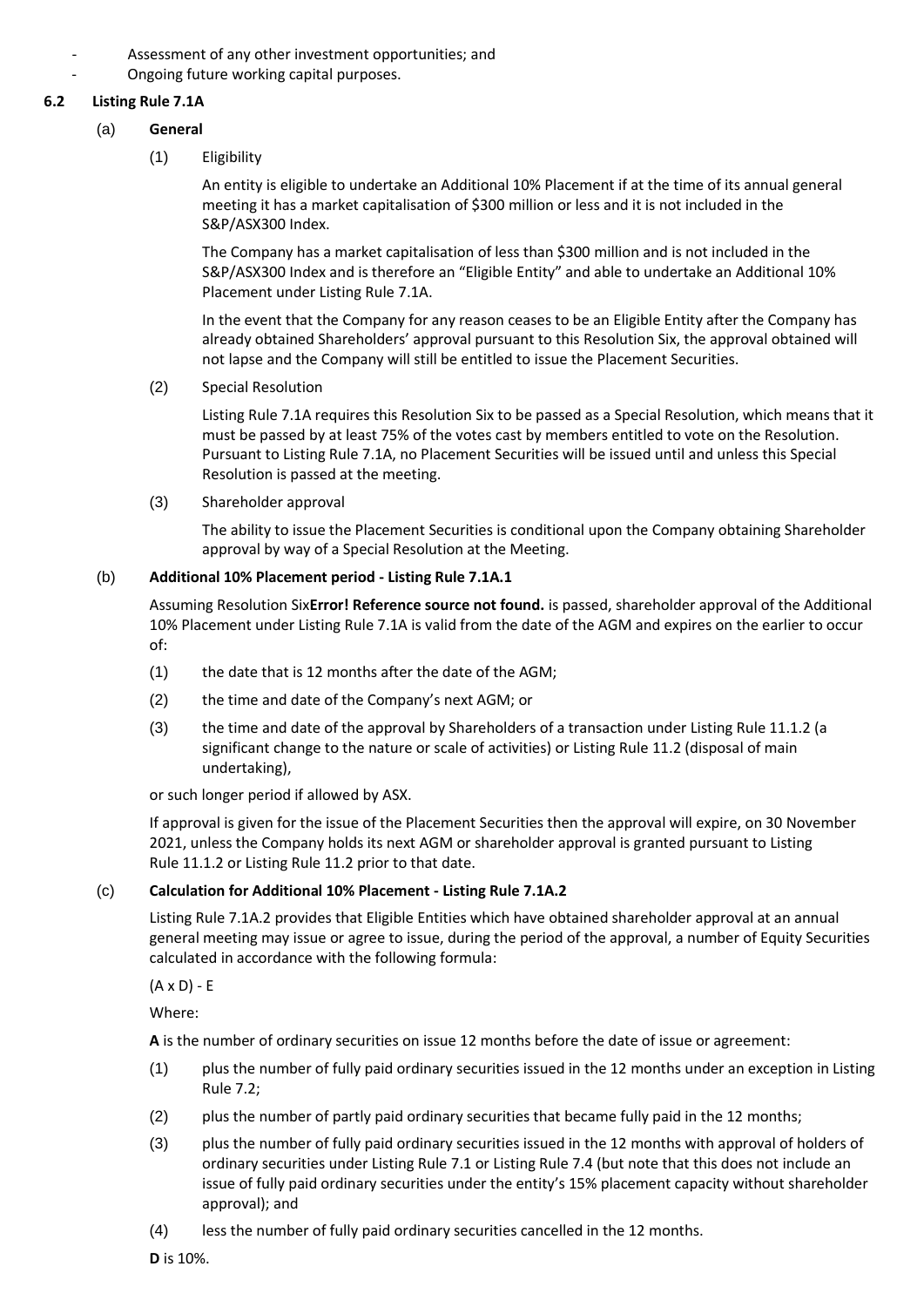**E** is the number of Equity Securities issued or agreed to be issued under Listing Rule 7.1A.2 in the Relevant period where the issue or agreement has not been subsequently approved by the shareholders under Listing Rule 7.4.

#### (d) **Listing Rule 7.1A.3**

(1) Equity Securities

Any Equity Securities issued under the Additional 10% Placement must be in the same class as an existing quoted class of Equity Securities of the Company and issued for cash consideration.

The Company presently has 434,382,342 fully paid ordinary shares on issue at the date of this Notice of Meeting.

(2) Minimum issue price

The issue price for the Placement Securities issued under Listing Rule 7.1A must be not less than 75% of the VWAP of Equity Securities in the same class calculated over the 15 trading days immediately before:

- (A) the date on which the price at which the relevant Placement Securities are to be issued is agreed by the Company and the recipient of the Placement Securities; or
- (B) if the relevant Placement Securities are not issued within ten trading days of the date in paragraph 4.2(d)(2)(A) above, the date on which the relevant Placement Securities are issued.

## (e) **Information to be given to ASX - Listing Rule 7.1A.4**

If Resolution Six**Error! Reference source not found.** is passed and the Company issues any Placement Securities under Listing Rule 7.1A, the Company must:

- (1) state in its announcement of the issue or in its application for quotation of the Placement Securities that they are being issued under Listing Rule 7.1A; and
- (2) give to the ASX immediately after the issue a list of allottees of the Placement Securities and the number of Placement Securities allotted to each (this list will not be released to the market).

#### (f) **Listing Rule 7.1 and Listing Rule 7.1A**

The ability of an entity to issue Equity Securities under Listing Rule 7.1A is in addition to the entity's 15% placement capacity under Listing Rule 7.1.

At the date of this Notice of Meeting, the Company has on issue 434,382,342 Shares. The Company will have the capacity to issue the following Shares on the date of the Meeting:

- (1) 65,157,351 Shares under Listing Rule 7.1; and
- (2) subject to Shareholder approval being obtained under Resolution Six, 43,438,234 Shares under Listing Rule 7.1A.

The actual number of Equity Securities that the Company will have the capacity to issue under Listing Rule 7.1A will be calculated at the date of issue of the Equity Securities in accordance with the formula prescribed in Listing Rule 7.1A.2 (as described above).

#### **6.3 Specific Information required by Listing Rule 7.3A**

## (a) **The period for which the approval will be valid - Listing Rule 7.3A.1**

As required by Listing Rule 7.3A.3, the Company will only issue and allot the Placement Securities during the approval period. The approval under Resolution Six for the issue of the Placement Securities will cease to be valid on:

- (i) the date that is 12 months after the date of this Meeting;
- (ii) the time and date of the Company's next annual general meeting; and
- (iii) the time and date of approval by Shareholders of any transaction under Listing Rule 11.1.2 (a significant change in the nature or scale of activities) or Listing Rule 11.2 (disposal of the main undertaking).

#### (b) **Minimum price of securities issued under Listing Rule 7.1A – Listing Rule 7.3A.2**

Pursuant to and in accordance with Listing Rule 7.1A.3, the Placement Securities issued pursuant to approval under Listing Rule 7.1A must be issued for cash consideration and have an issue price of not less than 75% of the VWAP for the Equity Securities over the 15 trading days immediately before:

(i) the date on which the price at which the Placement Securities are to be issued is agreed by the entity and the recipient of the Placement Securities; or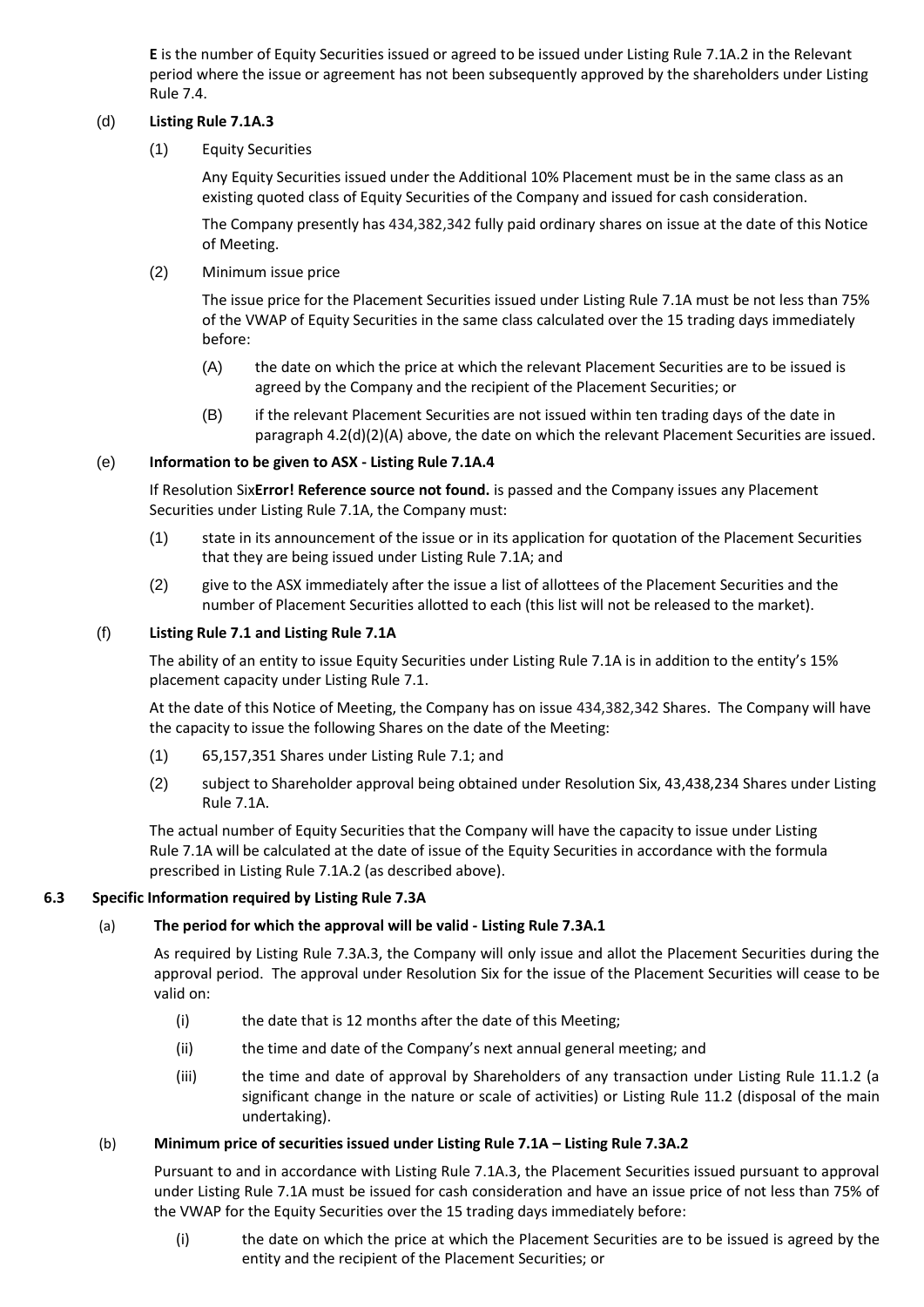(ii) if the Placement Securities are not issued within 5 trading days of the date in Section 4.3(b)(i), the date on which the Placement Securities are issued.

#### (c) **Purpose – Listing Rule 7.3A.3**

As noted above, the purpose for which the Placement Securities may be issued include to raise funds for the Company. Funds raised from the issue of Placement Securities, if undertaken, would be applied towards:

- Exploration activities on the Company's mineral interests;
- Assessment of any future mineral property opportunities;
- Assessment of any other investment opportunities; and
- Ongoing future working capital purposes.

#### (d) **Risk of Economic and Voting Dilution – Listing Rule 7.3A.4**

As provided by Listing Rule 7.3A.2, if Resolution Six is passed and the Company issues the Placement Securities, there is a risk of economic and voting dilution to the existing Shareholders. The Company currently has on issue 434,382,342 Shares. The Company could issue 43,438,234 Shares on the date of the Meeting if Resolution Six is passed (however, it is important to note that the exact number of Equity Securities which may be issued will be calculated in accordance with the formula contained in Listing Rule 7.1A.2 details of which are set out above). Any issue of Placement Securities will have a dilutive effect on existing shareholders.

There is a specific risk that:

- (1) the Market Price for the Company's Equity Securities may be significantly lower on the date of the issue of any Placement Securities than it is on the date of the meeting; and
- (2) the Placement Securities may be issued at a price that is at a discount to the Market Price for the Company's Equity Securities on the issue date,

which may have an effect on the amount of funds raised by the issue or the value of the Placement Securities.

As required by Listing Rule 7.3A.2, Table 1 below shows the potential economic and voting dilution effect, in circumstances where the issued share capital has doubled and the Market Price of the shares has halved. Table 1 also shows additional scenarios in which the issued share capital has increased (by both 50% and 100%) and the Market Price of the shares has:

- (1) decreased by 50%; and
- (2) increased by 100%.

|                                                                            |                              | <b>Dilution</b>              |                     |                    |                  |
|----------------------------------------------------------------------------|------------------------------|------------------------------|---------------------|--------------------|------------------|
| <b>Number of Shares on Issue</b><br>(Variable A in Listing Rule<br>7.1A.2) |                              | <b>Shares</b>                | <b>Issue Price</b>  |                    |                  |
|                                                                            |                              | $is sued -$<br>10%<br>voting | \$0.036             | \$0.072            | \$0.144          |
|                                                                            |                              |                              | 50%<br>decrease     | <b>Issue Price</b> | 100%<br>increase |
|                                                                            |                              | dilution                     | <b>Funds Raised</b> |                    |                  |
| Current                                                                    | 434,382,342<br><b>Shares</b> | 43,438,234<br><b>Shares</b>  | \$1,563,776         | \$3,127,553        | \$6,255,106      |
| 50% increase                                                               | 651,573,513<br><b>Shares</b> | 65,157,351<br><b>Shares</b>  | \$2,345,665         | \$4,691,329        | \$9,382,659      |
| 100%<br>increase                                                           | 868,764,684<br><b>Shares</b> | 86,876,468<br><b>Shares</b>  | \$3,127,553         | \$6,255,106        | \$12,510,212     |

\*The number of Shares on issue (Variable A in the formula) could increase as a result of the issue of Shares that do not require Shareholder approval (such as under a pro-rata rights issue or scrip issued under a takeover offer) or that are issued with Shareholder approval under Listing Rule 7.1.

#### **The table above uses the following assumptions:**

- 1. There are currently 434,382,342 Shares on issue.
- 2. The issue price set out above is the closing market price of the Shares on the ASX on 18 October 2021.
- 3. The Company issues the maximum possible number of Placement Securities.
- 4. The above table only shows the dilutionary effect based on the issue of the Placement Securities (assuming only Shares are issued), and not any Shares issued under the 15% under Listing Rule 7.1.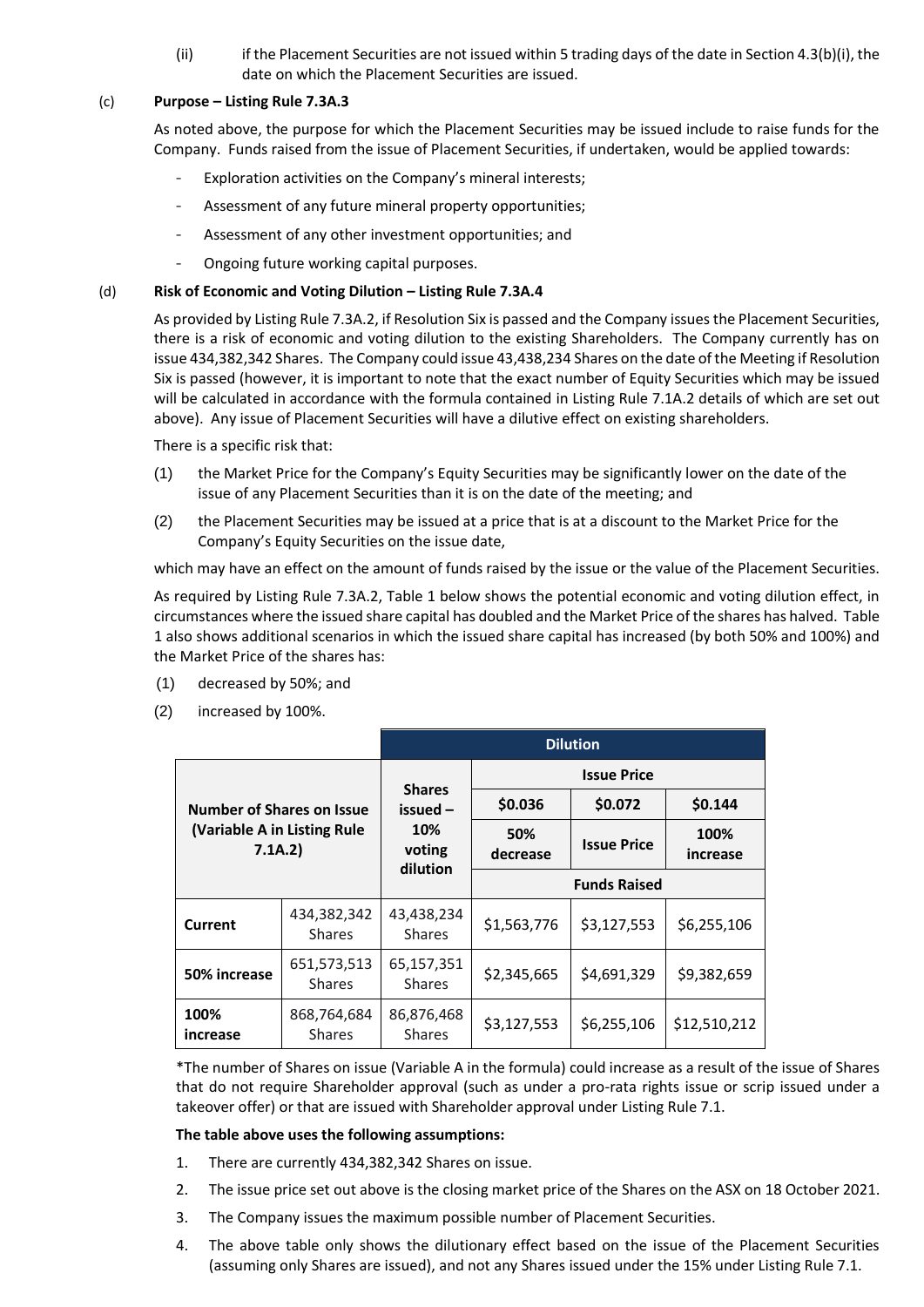- 5. The calculations above do not show the dilution that any one particular Shareholder will be subject to. All Shareholders should consider the dilution caused to their own shareholding depending on their specific circumstances.
- 6. The 10% voting dilution reflects the aggregate percentage dilution against the issued share capital at the time of issue. This is why the voting dilution is shown in each example as 10%.
- 7. The table does not show an example of dilution that may be caused to a particular Shareholder by reason of the issue of Placement Securities, based on that Shareholder's holding at the date of the Meeting.

Shareholders should note that there is a risk that:

- (i) the market price for the Company's Shares may be significantly lower on the issue date than on the date of the Meeting; and
- (ii) the Shares may be issued at a price that is at a discount to the market price for those Shares on the date of issue.

#### (e) **Allocation policy – Listing Rule 7.3A.5**

The recipients of the Placement Securities have not yet been determined. However, the recipients of Placement Securities could consist of current Shareholders or new investors (or both), none of whom will be related parties or associates of a related party of the Company.

The Company will determine the recipients at the time of issue, having regard to the following factors:

- (i) the purpose of the issue;
- (ii) alternative methods for raising funds available to the Company at that time, including, but not limited to, an entitlement issue, share purchase plan, placement or other offer where existing Shareholders may participate;
- (iii) the effect of the issue of the Equity Securities on the control of the Company;
- (iv) the circumstances of the Company, including, but not limited to, the financial position and solvency of the Company;
- (v) prevailing market conditions; and
- (vi) advice from corporate, financial and broking advisers (if applicable).

#### (f) **Previous approval under Listing Rule 7.1A - Listing Rule 7.3A.6**

The Company previously obtained approval from its Shareholders pursuant to Listing Rule 7.1A at its annual general meeting held 30 November 2020 (**Previous Approval**).

During the 12-month period preceding the date of the Meeting, being on and from 30 November 2020, the Company did not issue any Shares under Listing Rule 7.1A.2 pursuant to the Previous Approval.

#### **6.4 Voting Exclusion Statement**

As at the date of this Notice, the Company is not proposing to make an issue of Equity Securities under Listing Rule 7.1A. Accordingly, a voting exclusion statement is not included in the Notice.

Any inquiries in relation to the Notice or the Explanatory Memorandum should be directed to Paul Jurman (Company Secretary) on (07) 5580 9094.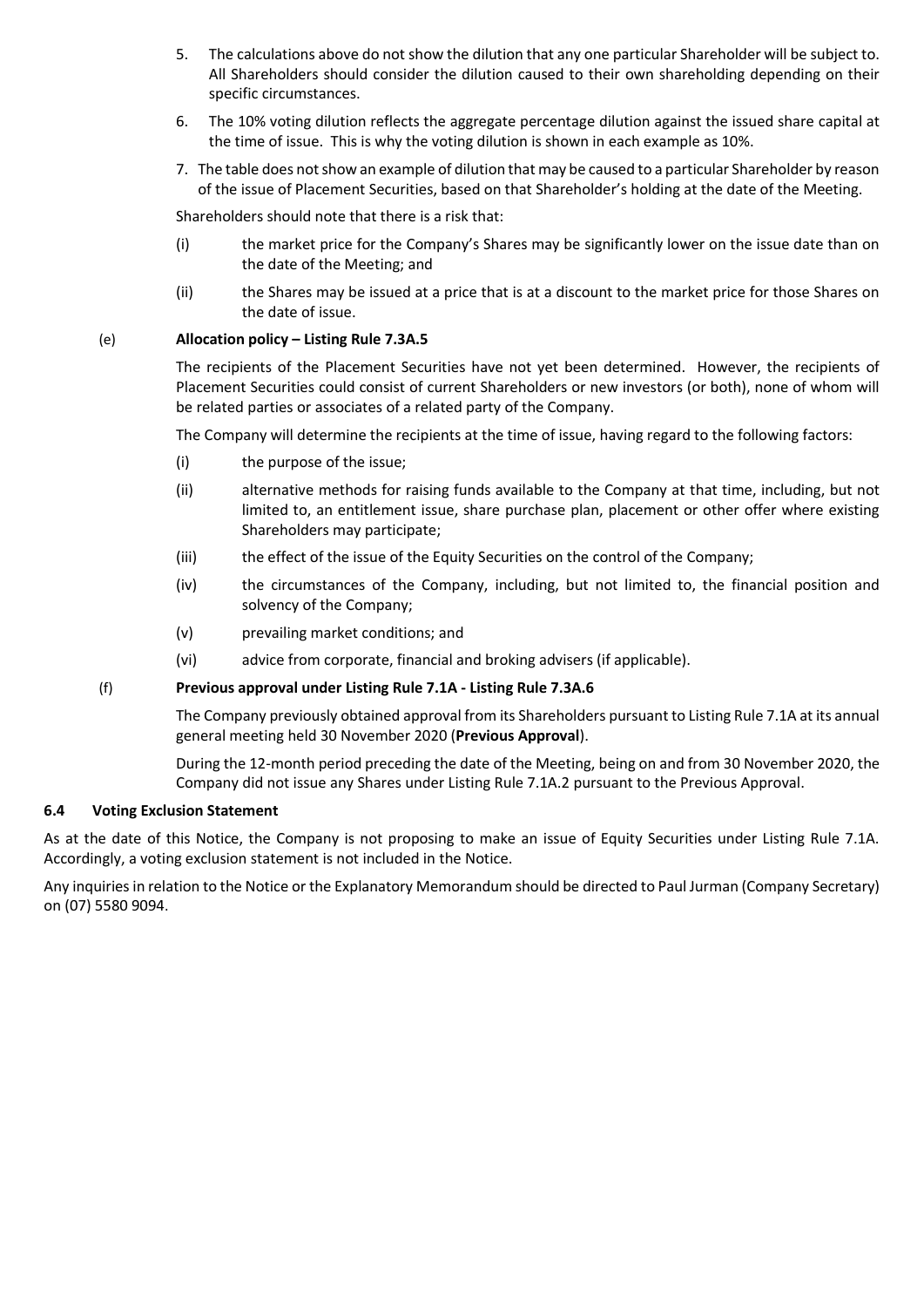## <span id="page-17-0"></span>**7. Interpretation**

**Advisory Resolution** means a Resolution which, the result of voting by Shareholders, does not bind the Company. **AGM** means annual general meeting.

**ASIC** means the Australian Securities & Investments Commission.

**ASX** means the ASX Limited ABN 98 008 624 691.

**Attgold Shares** means the 2,000,000 Shares issued to Attgold Pty Ltd, the subject of Resolution Four.

**AUD** or **\$** means Australian Dollars.

**Board** means the board of Directors of the Company.

**Business Day** means a day on which all banks are open for business generally in Brisbane.

**Chair** means the person appointed to the position of chairman of the Board.

**Closely Related Party** (as defined in section 9 of the Corporations Act) of a member of the Key Management Personnel for an entity means:

- a) a spouse or child of the member; or
- b) a child of the member's spouse; or
- c) a dependant of the member or the member's spouse; or
- d) anyone else who is one of the member's family and may be expected to influence the member, or be influenced by the member, in the member's dealings with the entity; or
- e) a company the member controls; or
- f) a person prescribed by the regulations for the purposes of the definition of closely related party.

**Company** means Platina Resources Limited ACN 119 007 939.

**Corporations Act** means the *Corporations Act 2001* (Cth).

**Constitution** means the constitution of the Company current as at the commencement of the Meeting.

**Directors** mean the directors of the Company.

**Equity Securities** includes but is not limited to Shares, Performance Rights and options over issued and unissued shares in the Company.

**Explanatory Memorandum** means the explanatory memorandum accompanying the Notice.

**Key Management Personnel** or **KMP** has the definition given in the accounting standards as those persons having authority and responsibility for planning, directing and controlling the activities of the entity, directly and indirectly, including any director (whether executive or otherwise) of that entity.

**Listing Rules** means the official listing rules of the ASX as amended from time to time.

**Market Price** means closing market price as that term is defined in the Listing Rules.

**Meeting** means the AGM to be held at Level 7, Waterfront Place, 1 Eagle Street, Brisbane Qld 4000 on Tuesday, 30 November 2021 as convened by the accompanying Notice of Meeting.

**Notice of Meeting** or **Notice** means the notice of meeting giving notice to shareholders of the Meeting, accompanying the Explanatory Memorandum.

**Options** mean an option to subscribe for Shares.

**Ordinary Resolution** means a resolution passed by more than 50% of the votes cast at a general meeting of shareholders.

**Performance Right** means a right granted in accordance with the terms of the Performance Rights Plan.

**Resolution** means a resolution to be proposed at the Meeting.

**Shareholder** means a holder of Shares in the Company.

**Shares** means ordinary fully paid shares in the issued capital of the Company.

**Special Resolution** means a resolution:

- a) of which notice has been given as set out in paragraph 249L(1)(c) of the Corporations Act; and
- b) that has been passed by at least 75% of the votes cast by members entitled to vote on the resolution.

**Trading Day** has the meaning given to that term in the Listing Rules.

**VWAP** means in relation to particular securities for a particular period, the volume weighted average price of trading in those securities on the ASX market over that period.

**Xanadu** means the Xanadu Gold Project located in the Ashburton province.

**Xanadu Project Shares** means the 12,735,849 Shares issued to the Xanadu Project Vendors, the subject of Resolution Three.

**Xanadu Project Vendors** means the vendors listed in sectio[n 3.4](#page-9-1) of this Explanatory Memorandum, who received the Xanadu Project Shares.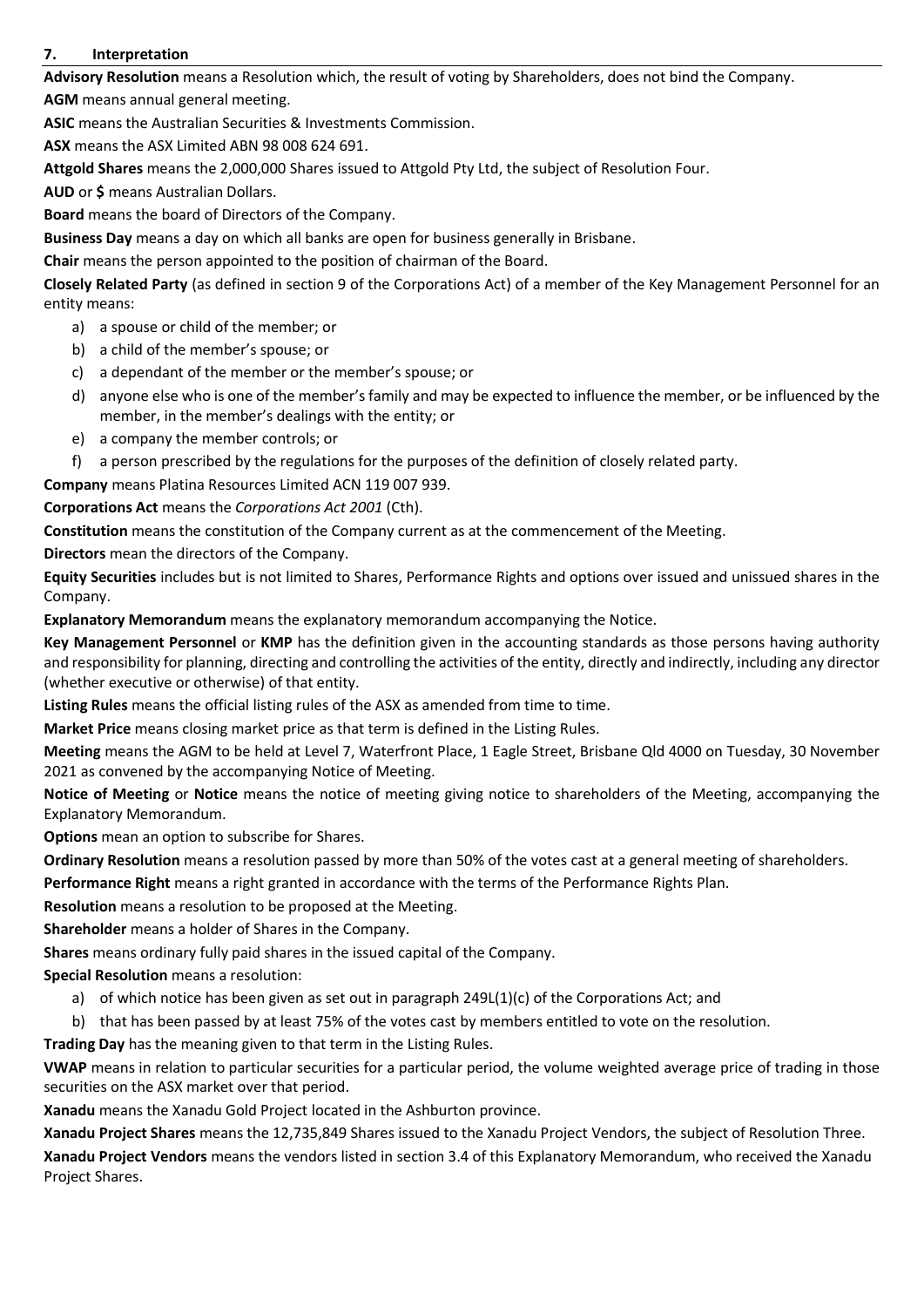## **Annexure A**

| Summary of the key terms of the Performance Rights Plan       |                                                                                                                                                                                                                                                                                                                                                                                                  |  |
|---------------------------------------------------------------|--------------------------------------------------------------------------------------------------------------------------------------------------------------------------------------------------------------------------------------------------------------------------------------------------------------------------------------------------------------------------------------------------|--|
| <b>Plan Overview</b>                                          | The Performance Rights Plan (the Plan) is to extend to Eligible Persons of the Company as the Board may in its<br>discretion determine.                                                                                                                                                                                                                                                          |  |
|                                                               | The Plan is a long-term incentive aimed at creating a stronger link between both an Eligible Person's performance<br>and reward, whilst increasing Shareholder value in the Company.                                                                                                                                                                                                             |  |
| <b>Eligible Person and</b><br><b>Eligible Associate</b>       | A Director, Employee, Contractor or Prospective Participant (or the Eligible Associate of such person) of the<br>Company or an Associated Body Corporate who the Board determines to be eligible to participate in the Plan.                                                                                                                                                                     |  |
|                                                               | An Eligible Associate is;                                                                                                                                                                                                                                                                                                                                                                        |  |
|                                                               | (a)<br>an immediate family member of an Eligible Person;                                                                                                                                                                                                                                                                                                                                         |  |
|                                                               | (b)<br>a company whose members comprise no persons other than the Eligible Person or immediate<br>family members of the Eligible Person; or                                                                                                                                                                                                                                                      |  |
|                                                               | (c)<br>a corporate trustee of a self-managed superannuation fund (within the meaning of the<br>Superannuation Industry (Supervision) Act 1993) where the Eligible Person is a director of the<br>trustee.                                                                                                                                                                                        |  |
| Participant                                                   | An Eligible Person or an Eligible Associate who applies and becomes a member of the Plan is a Participant.                                                                                                                                                                                                                                                                                       |  |
| <b>Plan limit</b>                                             | The total number of Performance Rights to be issued by the Company under the Plan shall not at any time exceed<br>5% of the Company's total issued share capital when aggregated with the number of Shares issued or that may<br>be issued as a result of offers made at any time during the previous 3 year period under:                                                                       |  |
|                                                               | an employee incentive scheme covered by ASIC CO 14/1000; or<br>a)                                                                                                                                                                                                                                                                                                                                |  |
|                                                               | an ASIC exempt arrangement of a similar kind to an employee incentive scheme.<br>b)                                                                                                                                                                                                                                                                                                              |  |
| <b>Acceptance of Invitation</b><br>to Participate in the Plan | An Invitation to participate in the Plan may be accepted by an Eligible Person (to whom the invitation is made),<br>by delivering to the Company written acceptance in the form determined by the Board and stated in the letter<br>of Invitation. An Eligible Person who receives an Invitation may renounce the invitation in favour of the Invitation<br>being made to an Eligible Associate. |  |
| <b>Performance Hurdles</b>                                    | The Board will determine in its absolute discretion whether any performance hurdles or other conditions<br>(including as to time) will be required to be met (Performance Hurdles) before the Performance Rights which<br>have been granted under the Plan can vest.                                                                                                                             |  |
|                                                               | Performance Rights will vest upon the satisfaction of the Performance Hurdles.                                                                                                                                                                                                                                                                                                                   |  |
| <b>Issue Price</b>                                            | A Participant will not pay any consideration for the grant of Performance Rights.                                                                                                                                                                                                                                                                                                                |  |
| <b>Exercise Price</b>                                         | No amount shall be payable by a Participant on the exercise of a Vested Performance Right.                                                                                                                                                                                                                                                                                                       |  |
| <b>Exercise Period</b>                                        | The terms for exercise, including the exercise period, are stated in the Invitation, however the exercise period<br>must not exceed seven years unless otherwise determined by the Board of Directors of the Company.                                                                                                                                                                            |  |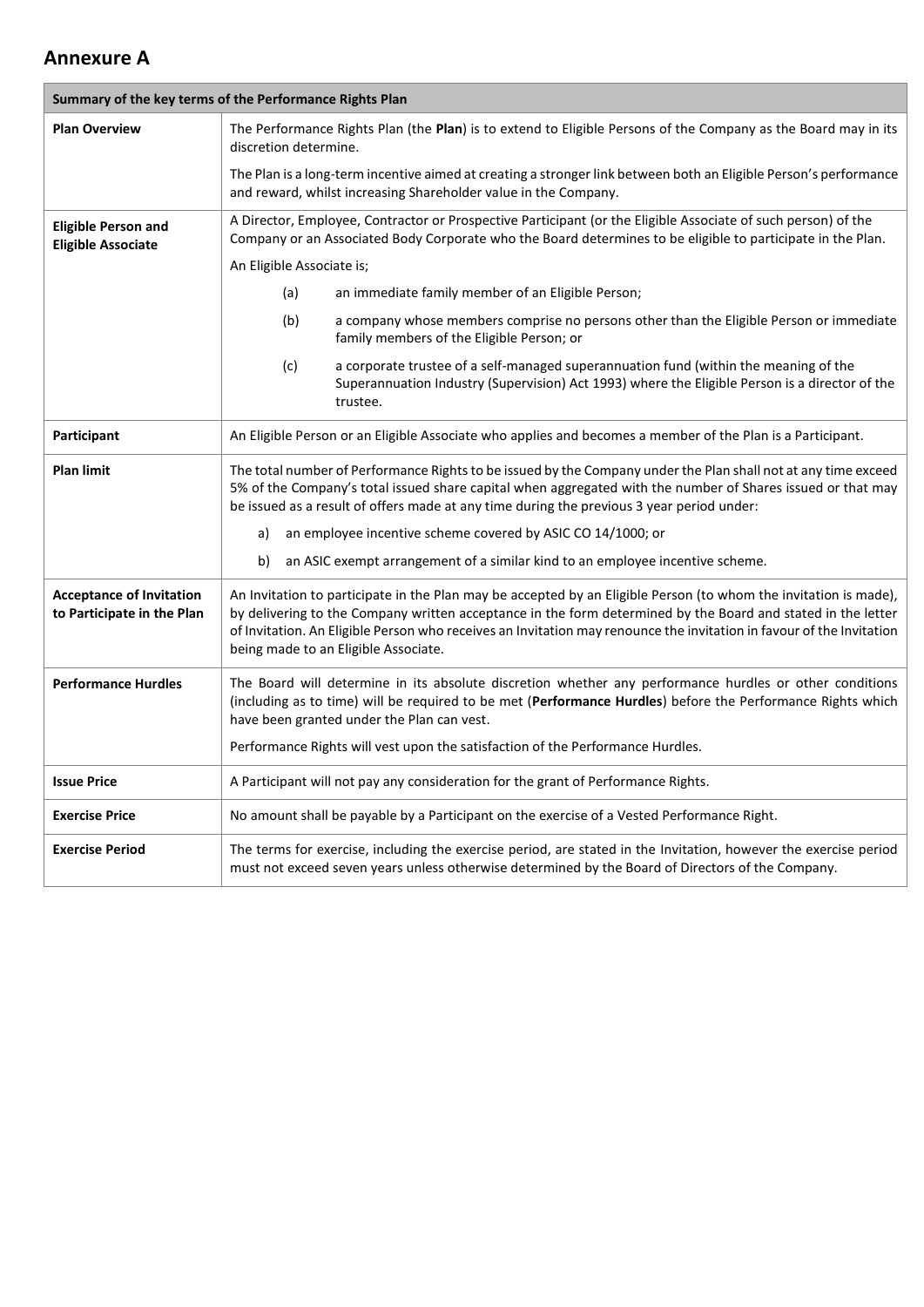| Summary of the key terms of the Performance Rights Plan        |                                                                                                                                                                                                                                                                                                                                                                                       |  |  |
|----------------------------------------------------------------|---------------------------------------------------------------------------------------------------------------------------------------------------------------------------------------------------------------------------------------------------------------------------------------------------------------------------------------------------------------------------------------|--|--|
| Lapse                                                          | A Performance Right lapses, to the extent that it has not been exercised, on the earlier to occur of:                                                                                                                                                                                                                                                                                 |  |  |
|                                                                | the date on which the Board makes a determination that the Performance Hurdles have not been satisfied;<br>$\bullet$                                                                                                                                                                                                                                                                  |  |  |
|                                                                | the date on which the Board makes a determination that a Participant acts fraudulently or dishonestly or is<br>$\bullet$<br>in material breach of his or her obligations to the Company or an Associated Body Corporate; or                                                                                                                                                           |  |  |
|                                                                | in the event of a Change in Control Event (being a scheme of arrangement, takeover bid, or ability to replace<br>$\bullet$<br>all or a majority of the Directors), the last day specified in writing in a notice given by the Board to each<br>Participant, that he or she may exercise Vested Performance Rights;                                                                    |  |  |
|                                                                | if an Eligible Person's employment or engagement with the Company or Associated Body Corporate ceases<br>$\bullet$<br>because of:                                                                                                                                                                                                                                                     |  |  |
|                                                                | death, serious injury, disability or illness which renders the Eligible Person incapable of<br>$\circ$<br>continuing their employment or engagement (or providing the services the subject of the<br>engagement) with the Company or Associated Body Corporate;                                                                                                                       |  |  |
|                                                                | forced early retirement, retrenchment or redundancy; or<br>$\circ$                                                                                                                                                                                                                                                                                                                    |  |  |
|                                                                | such other circumstances which results in a Eligible Person leaving the employment of or<br>$\circ$<br>ceasing their engagement with the Company or Associated Body Corporate and which the<br>Board determines is an Uncontrollable Event;,                                                                                                                                          |  |  |
|                                                                | (each an Uncontrollable Event), the earlier of                                                                                                                                                                                                                                                                                                                                        |  |  |
|                                                                | the Last Exercise Date; or<br>$\circ$                                                                                                                                                                                                                                                                                                                                                 |  |  |
|                                                                | the date that is 3 months from the date of cessation of employment or engagement;<br>$\circ$                                                                                                                                                                                                                                                                                          |  |  |
|                                                                | if an Eligible Person's employment or engagement with the Company or Associated Body Corporate ceases<br>$\bullet$<br>for reasons other than due a Uncontrollable Event:                                                                                                                                                                                                              |  |  |
|                                                                | in respect of a vested Performance Right:<br>$\circ$                                                                                                                                                                                                                                                                                                                                  |  |  |
|                                                                | the Last Exercise Date; or                                                                                                                                                                                                                                                                                                                                                            |  |  |
|                                                                | 3 months from the date of cessation of employment or engagement; or                                                                                                                                                                                                                                                                                                                   |  |  |
|                                                                | in respect of an unvested Performance Right the date of cessation of employment or<br>$\circ$<br>engagement;                                                                                                                                                                                                                                                                          |  |  |
|                                                                | and                                                                                                                                                                                                                                                                                                                                                                                   |  |  |
|                                                                | the day ending at 5.00pm (Brisbane time) on the date which is 84 months following the date of issue of the<br>٠<br>Performance Rights, unless otherwise determined by the Board.                                                                                                                                                                                                      |  |  |
| <b>Rights and restrictions of</b><br><b>Performance Rights</b> | Performance Rights issued pursuant to the Plan have no rights to dividends or other distributions and no<br>$\bullet$<br>rights to vote at meetings of the Company until that Performance Right is exercised and the holder of the<br>Performance Rights is a Shareholder in the Company;                                                                                             |  |  |
|                                                                | Shares acquired upon exercise of the Performance Rights will upon allotment rank pari passu in all respects<br>$\bullet$<br>with other Shares, except as set out in the Plan;                                                                                                                                                                                                         |  |  |
|                                                                | If there are certain variations of the share capital of the Company including a capitalisation or rights issue,<br>$\bullet$<br>sub-division, consolidation or reduction in share capital, a demerger (in whatever form) or other distribution<br>in specie, the Board may make such adjustments as it considers appropriate;                                                         |  |  |
|                                                                | Performance Rights will not be quoted on the ASX. The company will apply for quotation of the exercised<br>$\bullet$<br>Shares on the ASX within ten Business Days after the date of allotment of those Shares; and                                                                                                                                                                   |  |  |
|                                                                | A Performance Right does not confer on the Participant the right to participate in a new issue of Shares by<br>$\bullet$<br>the Company, including by way of bonus issue, rights issue or otherwise.                                                                                                                                                                                  |  |  |
| <b>Assignability</b>                                           | Except on the death of a Participant, Performance Rights may not be transferred, assigned or novated except<br>with the approval of the Board                                                                                                                                                                                                                                         |  |  |
| Administration                                                 | The Plan is administered by the Board, which has the discretion (exercised reasonably and in good faith) to<br>determine appropriate procedures for its administration and resolve questions of fact or interpretation and<br>formulate special terms and conditions (subject to the Listing Rules, including any waiver granted by ASX) in<br>addition to those set out in the Plan. |  |  |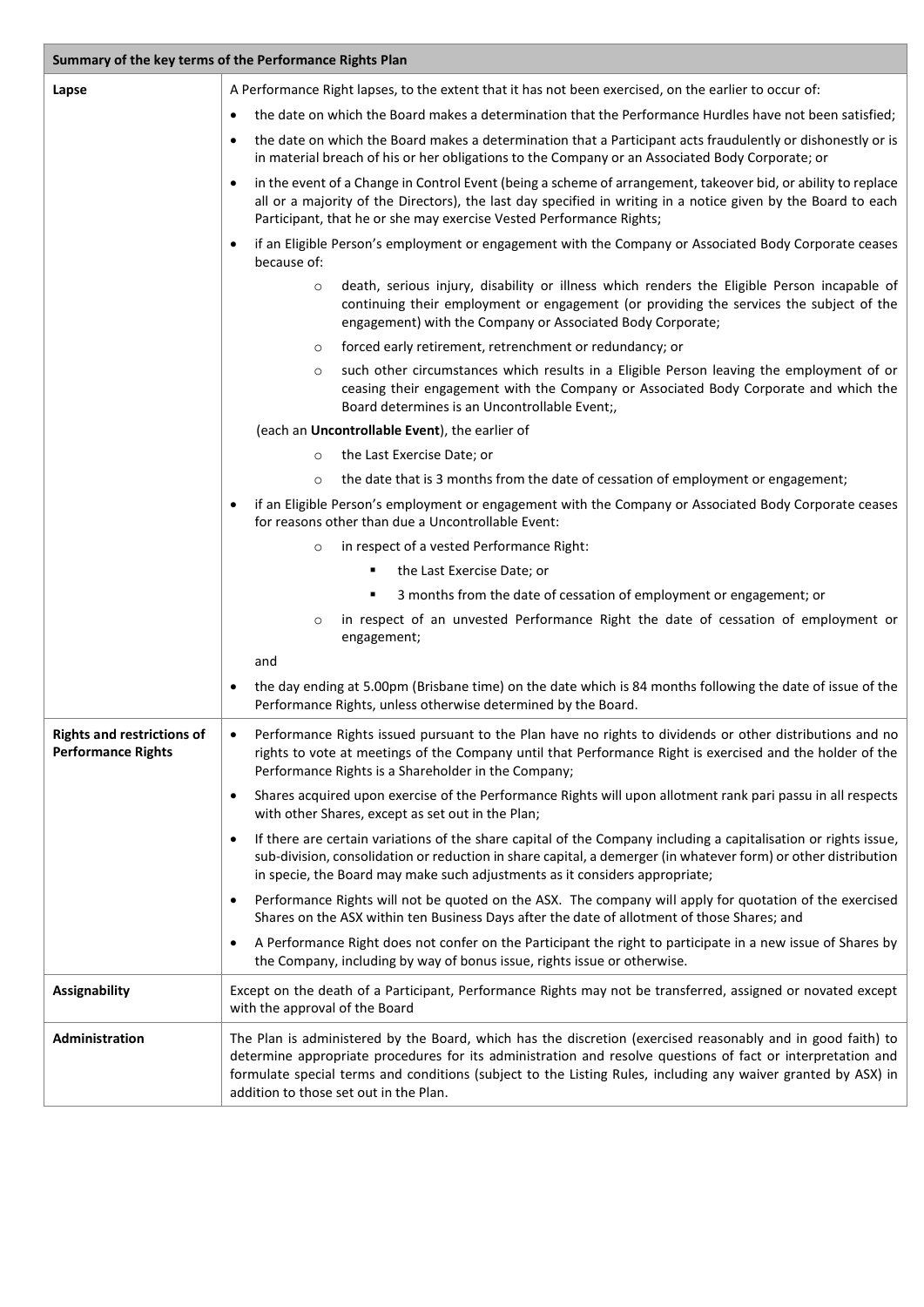| Summary of the key terms of the Performance Rights Plan |                                                                                                                                                                                                                                                                                                                                                                                                           |  |
|---------------------------------------------------------|-----------------------------------------------------------------------------------------------------------------------------------------------------------------------------------------------------------------------------------------------------------------------------------------------------------------------------------------------------------------------------------------------------------|--|
| <b>Change of Control</b>                                | Where there is publicly announced any proposal in relation to the Company which the Board reasonably believes<br>may lead to a Change in Control Event:                                                                                                                                                                                                                                                   |  |
|                                                         | all of the Participant's Unvested Performance Rights, that have not lapsed, will become Vested<br>a)<br>Performance Rights; and                                                                                                                                                                                                                                                                           |  |
|                                                         | the Board shall promptly notify each Participant in writing that he or she may, within the period specified<br>b)<br>in the notice, exercise Vested Performance Rights.                                                                                                                                                                                                                                   |  |
|                                                         | <b>Control Event</b> means any of the following:                                                                                                                                                                                                                                                                                                                                                          |  |
|                                                         | the Company entering into a scheme of arrangement with its creditors or Shareholders or any class<br>a)<br>thereof pursuant to section 411 of the Corporations Act;                                                                                                                                                                                                                                       |  |
|                                                         | the commencement of a bid period (as defined in the Corporations Act) in relation to the Company to<br>b)<br>acquire any Share where the takeover bid extends to Shares issued and allotted after the date of the<br>takeover bid; or                                                                                                                                                                     |  |
|                                                         | when a person or group of associated persons having a relevant interest in, subsequent to the adoption<br>C)<br>of these Rules, sufficient Shares in the Company to give it or them the ability, in general meeting, to<br>replace all or a majority of the Directors in circumstances where such ability was not already held by a<br>person associated with such person or group of associated persons, |  |
| <b>Amendments</b>                                       | The Board may amend the Plan at any time but may not do so in a way which materially reduces the rights of<br>Participants' existing rights without their consent, unless the amendment is to comply with the law, to correct<br>an error or similar.                                                                                                                                                     |  |
| <b>Termination and</b><br>suspension                    | The Plan may be terminated or suspended at any time by resolution of the Directors without notice to the<br>Participants.                                                                                                                                                                                                                                                                                 |  |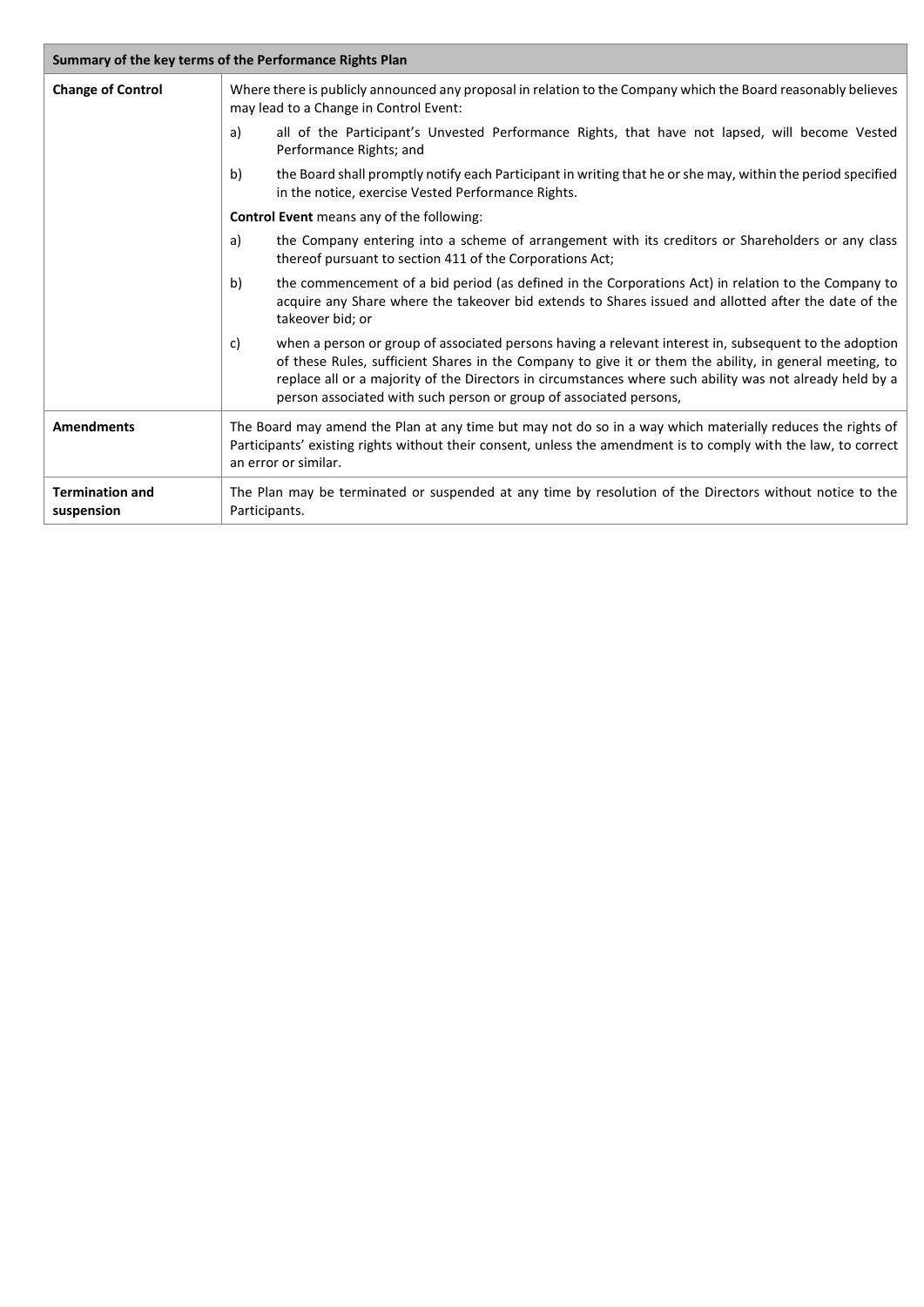## **Proxy, Representative and Voting Entitlement Instructions**

## **Proxies and representatives**

Shareholders are entitled to appoint a proxy to attend and vote on their behalf. Where a shareholder is entitled to cast two or more votes at the meeting, they may appoint two proxies. Where more than one proxy is appointed, each proxy may be appointed to represent a specific proportion or number of votes the shareholder may exercise. If the appointment does not specify the proportion or number of votes each proxy may exercise, each proxy may exercise half of the votes. The proxy may, but need not, be a shareholder of the Company.

Shareholders who are a body corporate are able to appoint representatives to attend and vote at the meeting under Section 250D of the *Corporations Act 2001 (*Cth*).* The proxy form must be signed by the shareholder or his/her attorney duly authorised in writing or, if the shareholder is a corporation, in a manner permitted by the *Corporations Act.*

The proxy form (and the power of attorney or other authority, if any, under which the proxy form is signed) or a copy or facsimile which appears on its face to be an authentic copy of the proxy form (and the power of attorney or other authority) must be **deposited at, posted to, scanned and emailed or sent by facsimile transmission to the address listed below** not less than 48 hours before the time for holding the meeting, or adjourned meeting as the case may be, at which the individual named in the proxy form proposes to vote.

| <b>BY MAIL</b><br>Platina Resources Limited<br>C/- Link Market Services Limited | <b>ONLINE</b><br>www.linkmarketservices.com.au         |
|---------------------------------------------------------------------------------|--------------------------------------------------------|
| Locked Bag A14<br>Sydney South NSW 1235 Australia                               | <b>ALL ENQUIRIES TO</b><br>Telephone: +61 1300 554 474 |
| <b>BY FAX</b><br>+61 2 9287 0309                                                |                                                        |

If a representative of the corporation is to attend the meeting the appropriate "Certificate of Appointment of Corporate Representative" should be produced prior to admission. A form of the certificate may be obtained from the Company's share registry.

A proxy form is attached to this Notice.

#### **Voting entitlement**

For the purposes of determining voting entitlements at the Meeting, shares will be taken to be held by the persons who are registered as holding the shares at 6.00pm (Brisbane time) on 28 November 2021. Accordingly, transactions registered after that time will be disregarded in determining entitlements to attend and vote at the Meeting.

#### **Signing instructions**

You must sign the proxy form as follows in the spaces provided:

| Individual:                     | Where the holding is in one name, the holder must sign.                                                                                                                                                                                                                   |  |
|---------------------------------|---------------------------------------------------------------------------------------------------------------------------------------------------------------------------------------------------------------------------------------------------------------------------|--|
| Joint Holding:                  | Where the holding is in more than one name, either holder may sign.                                                                                                                                                                                                       |  |
| <b>Power</b><br>οf<br>Attorney: | To sign under Power of Attorney, please attach a certified photocopy of the Power of<br>Attorney to this form when you return it.                                                                                                                                         |  |
| <b>Companies:</b>               | Where the company has a Sole Director who is also the Sole Company Secretary, this<br>form must be signed by that person. If the company (pursuant to section 204A of the<br>Corporations Act 2001) does not have a Company Secretary, a Sole Director can sign<br>alone. |  |
|                                 | Otherwise this form must be signed by a Director jointly with either another Director or<br>a Company Secretary.                                                                                                                                                          |  |
|                                 | Please indicate the office held by signing in the appropriate place.                                                                                                                                                                                                      |  |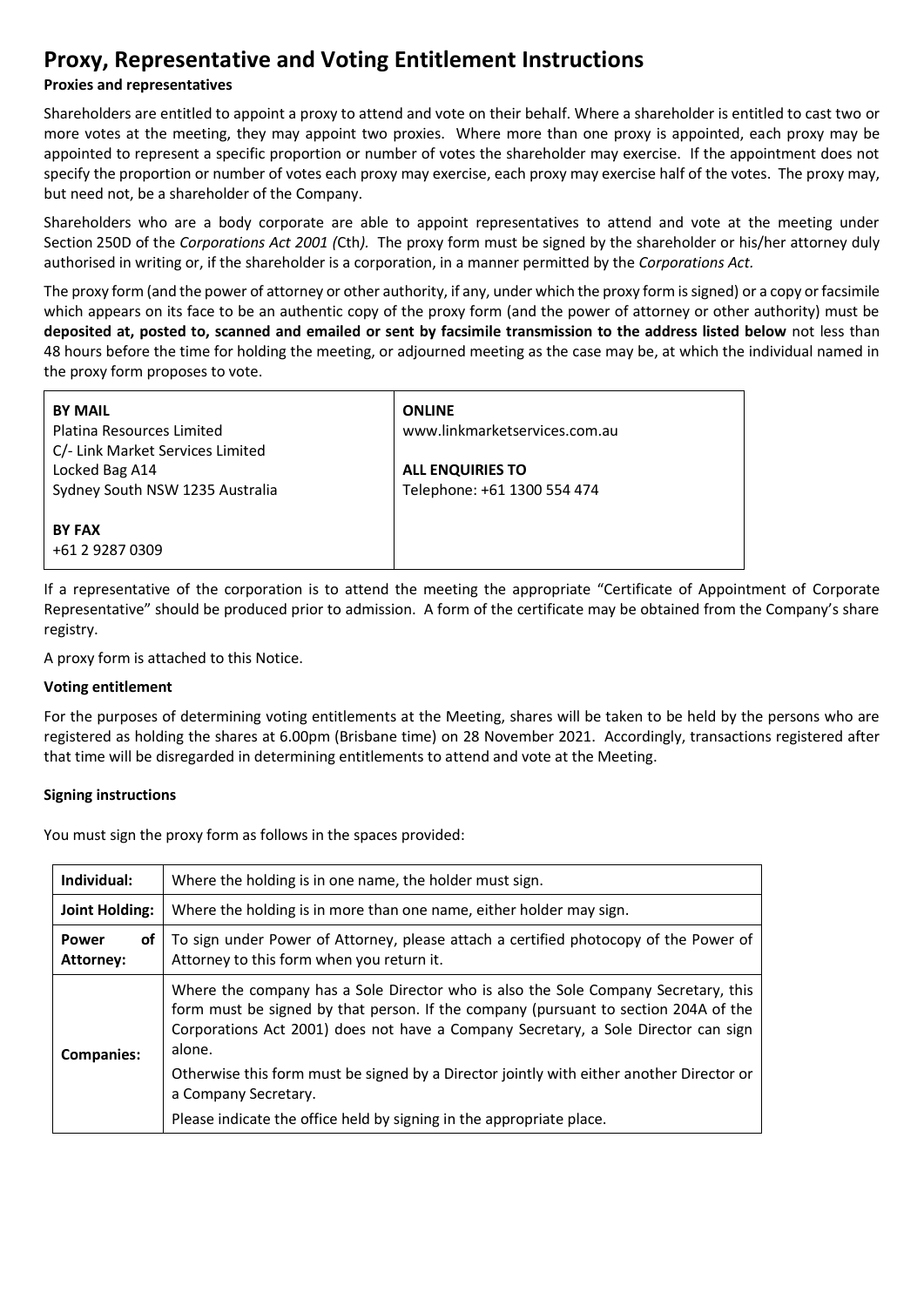

| <b>LODGE YOUR VOTE</b>                                                                                                                             |
|----------------------------------------------------------------------------------------------------------------------------------------------------|
| <b>ONLINE</b><br>www.linkmarketservices.com.au                                                                                                     |
| <b>BY MAIL</b><br><b>Platina Resources Limited</b><br><b>C/- Link Market Services Limited</b><br>Locked Bag A14<br>Sydney South NSW 1235 Australia |
| <b>BY FAX</b><br>+61 2 9287 0309                                                                                                                   |
| <b>BY HAND</b><br><b>Link Market Services Limited</b><br>Level 12, 680 George Street, Sydney NSW 2000                                              |
| <b>ALL ENQUIRIES TO</b><br>Telephone: 1300 554 474<br>Overseas: +61 1300 554 474                                                                   |
| X99999999999                                                                                                                                       |
|                                                                                                                                                    |

## PROXY FORM

I/We being a member(s) of Platina Resources Limited A.C.N. 119 007 939 and entitled to participate in and vote hereby appoint:

#### APPOINT A PROXY

the Chairman of the Meeting (mark box)

OR if you are NOT appointing the Chairman of the Meeting as your proxy, please write the name of the person or body corporate you are appointing as your proxy

or failing the person or body corporate named, or if no person or body corporate is named, the Chairman of the Meeting, as my/our proxy to act on my/our behalf (including to vote in accordance with the following directions act on my/our behalf (including to vote in accordance with the following directions or, if no directions have been given and to the extent permitted by the law, as the proxy sees fit) at the Annual General Meeting of the Company to be held at 11:00am (Brisbane time) on Tuesday, 30 November 2021 at Level 7, Waterfront Place, 1 Eagle Street, Brisbane Qld 4000 (the Meeting) and at any postponement or adjournment of the Meeting. **X9999999999**<br> **SAMPLE ACTIVE CONTROV**<br> **SAMPLE ACTIVE ACT**<br>
ONCE THE ACT ACT AND THE ACT AND THE ACT AND THE ACT AND AND A DONEY<br>
The and of the OR if you are NOT appointing the Chairman of the Meeting<br>
hody corporate po

Important for Resolutions 2 and 5: If the Chairman of the Meeting is your proxy, either by appointment or by default, and you have not indicated your voting intention below, you expressly authorise the Chairman of the Meeting to exercise the proxy in respect of Resolutions 2 and 5, even though the Resolutions are connected directly or indirectly with the remuneration of a member of the Company's Key Management Personnel (KMP).

The Chairman of the Meeting intends to vote undirected proxies in favour of each item of business.

## VOTING DIRECTIONS

Proxies will only be valid and accepted by the Company if they are signed and received no later than 48 hours before the Meeting. Please read the voting instructions overleaf before marking any boxes with an  $\boxtimes$ 

Resolutions

S<br>EP 3

STEP 2

Director

1 Re-election of Chris Hartley as a

- 2 Remuneration Report 6 Approval for the Company to issue
- 3 Ratification of prior issue of Xanadu Project Shares
- 4 Ratification of prior issue of Attgold Shares

5 Renewal of Performance Rights Plan

> an additional 10% of the issued capital of the Company over a 12 month period pursuant to Listing Rule 7.1A



THE REPORT OF A REAL PROPERTY OF A REAL PROPERTY. For the particular continues and the particular continues are the continues of the continues of the continues of the continues of the continues of the continues of the continues of the continues of the continues of the con

Sole Director and Sole Company Secretary Director/Company Secretary (Delete one) Director

 $\bigcirc$   $^*$  If you mark the Abstain box for a particular Item, you are directing your proxy not to vote on your behalf on a show of hands or on a poll and your votes will not be counted in computing the required majority o

Shareholder 1 (Individual) Joint Shareholder 2 (Individual) Joint Shareholder 3 (Individual)

SIGNATURE OF SHAREHOLDERS – THIS MUST BE COMPLETED

This form should be signed by the shareholder. If a joint holding, either shareholder may sign. If signed by the shareholder's attorney, the power of attorney must have been previously noted by the registry or a certified copy attached to this form. If executed by a company, the form must be executed in accordance with the company's constitution and the *Corporations Act 2001* (Cth).

## **PGM PRX2101C**